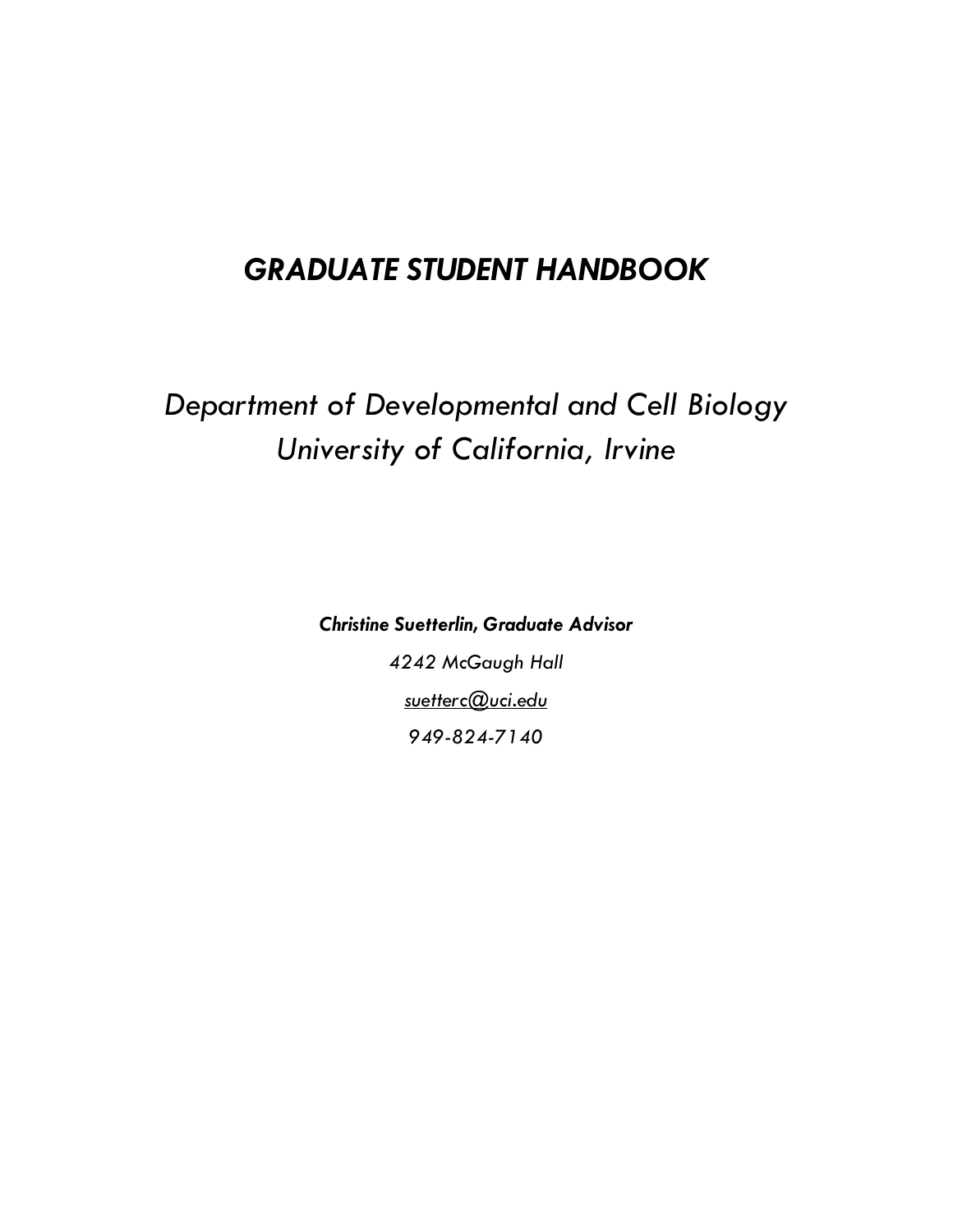#### *CONTENTS*

- *1. GENERAL INFORMATION*
- *2. ENROLLMENT*
- *3. STIPENDS AND FINANCIAL AID*
- *4. OUTLINE OF REQUIREMENTS AND TIMELINE*
- *5. COURSE REQUIREMENTS*
- *6. YEAR 2*
- *7. TEACHING ASSISTANTSHIPS*
- *8. PRE-ADVANCEMENT & ADVANCEMENT COMMITTEES*
- *9. PRE-ADVANCEMENT MEETING*
- *10. ADVANCEMENT TO CANDIDACY EXAM*
- *11. THESIS COMMITTEE*
- *12. ANNUAL THESIS COMMITTEE (TUNE-UP) AND PRE-DEFENSE MEETINGS*
- *13. RESEARCH IN PROGRESS TALKS*
- *14. PLANNING OF THESIS WRITING AND GRADUATION*
- *15. THESIS DEFENSE*
- *15. MASTER PROGRAM*
- *16. APPENDIX*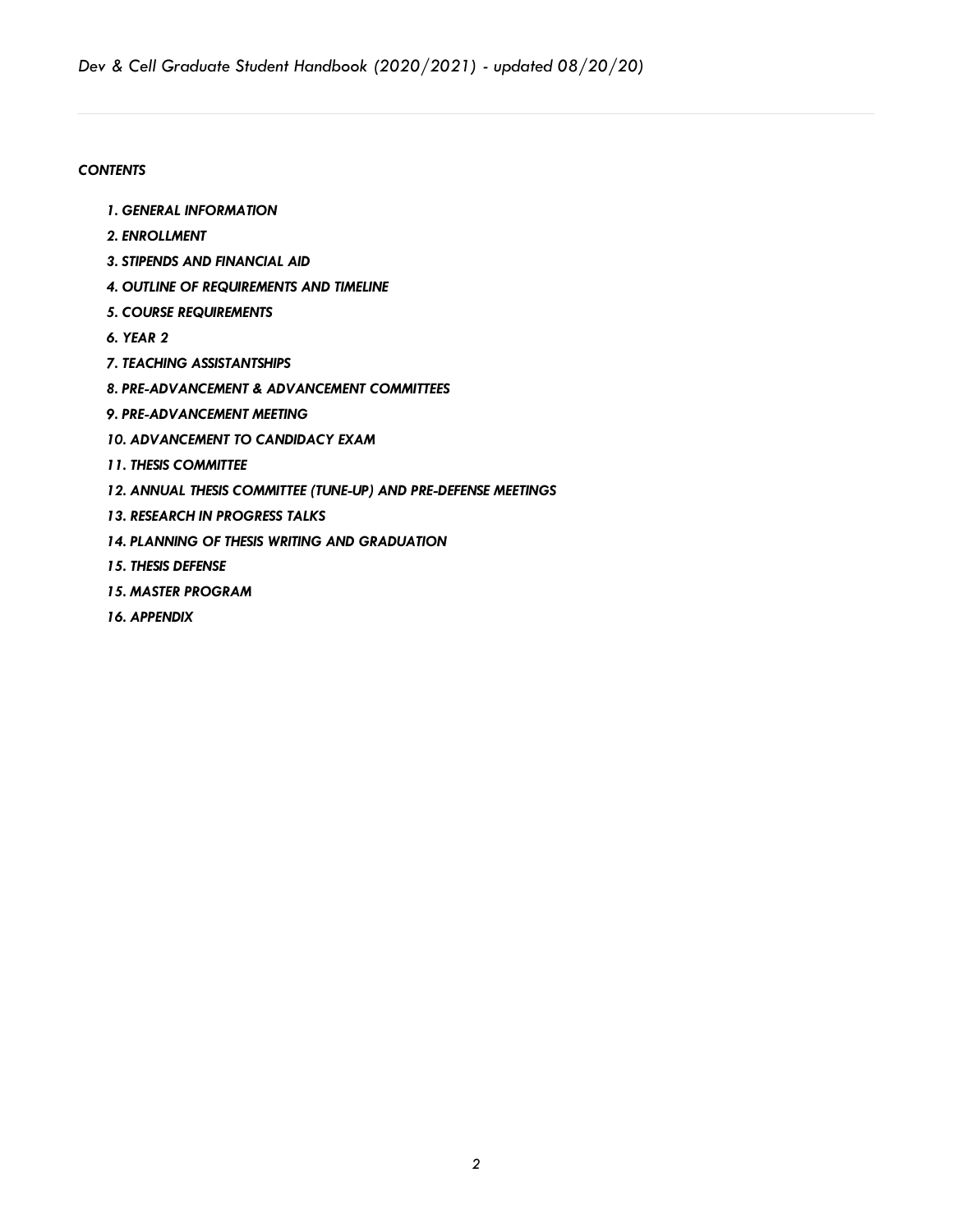#### *1. GENERAL INFORMATION*

*The Department of Developmental and Cell Biology is in the School of Biological Sciences, University of California, Irvine*

#### *Overall Program description:*

*The Department of Developmental and Cell Biology offers a program of study that leads to the degree of Doctor of Philosophy (PhD) in the Graduate School of UC Irvine. Research in the department is multidisciplinary and highly interactive, with particular strengths in the areas of developmental genetics, stem cell biology, cell and cancer biology, systems biology and neurobiology. Investigators use state of the art techniques including confocal, live and super-resolution microscopy, molecular biology, biochemistry, biophysics and genetics to address a diverse set of molecular questions. Model systems for these studies include mouse, Drosophila, Zebrafish, C.elegans and tissue culture cells. Understanding the normal processes of cell, tissue and developmental biology will provide mechanistic insights into human diseases, such as birth defects, diabetes, obesity and cancer.* 

*Students are admitted into the department after their first year, which they spend in umbrella PhD programs, such as Cellular and Molecular Biology (CMB), Interdepartmental Neuroscience Program (INP) and Mathematical, Computational and Systems Biology (MCSB). In addition to being fully immersed in cutting edge research, students have the opportunity to serve as Teaching Assistants to develop their teaching skills. Progress in the program is monitored through regular committee meetings and research in progress presentations.* 

*The department also offers a Masters in Sciences (MS) program, in which students perform research in similar areas, but within a smaller scope.*

#### *1.1 DEPARTMENTAL OFFICE AND ADMINISTRATION*

*Key faculty and administrative personnel relevant to graduate students:*

- *Prof. Kavita Arora, Chair, 4215 McGaugh Hall, x1087, karora@uci.edu*
- *Prof. Lee Bardwell, Vice Chair, 2208 Natural Sciences I, x6902. bardwell@uci.edu*
- *Prof. Christine Suetterlin, Graduate Advisor, 4242 McGaugh Hall, x7140, suetterc@uci.edu office hours: Tuesdays 2-3 pm (no appointment needed)*
- *Andrea Wiley, Department Manager 2104 Bio Sci 3, x4706 wileya@uci.edu*
- *Grace Kuei, Payroll and Personnel 2102 Bio Sci 3 x4707, ykuei@uci.edu*
- *Lindsay Malter Simmons, Graduate Administrator 2011 BS3 x1969, lmalter@uci.edu*
- *Other office administrative personnel: http://www.ucidevcell.org/administration for a full listing*

#### *1.2 DEPARTMENTAL RESOURCES*

- *The department office (Rm 2011, Bio Sciences III) has a Fax machine available.*
- *For photocopying, you will be provided with a personal number by your faculty sponsor.*
- *For copying services in the libraries, you will need a copy card.*
- *Parking/Escort services are available 24/7, 365 days a year on campus, University Apartments and University Center. Call 824-SAFE (7233).*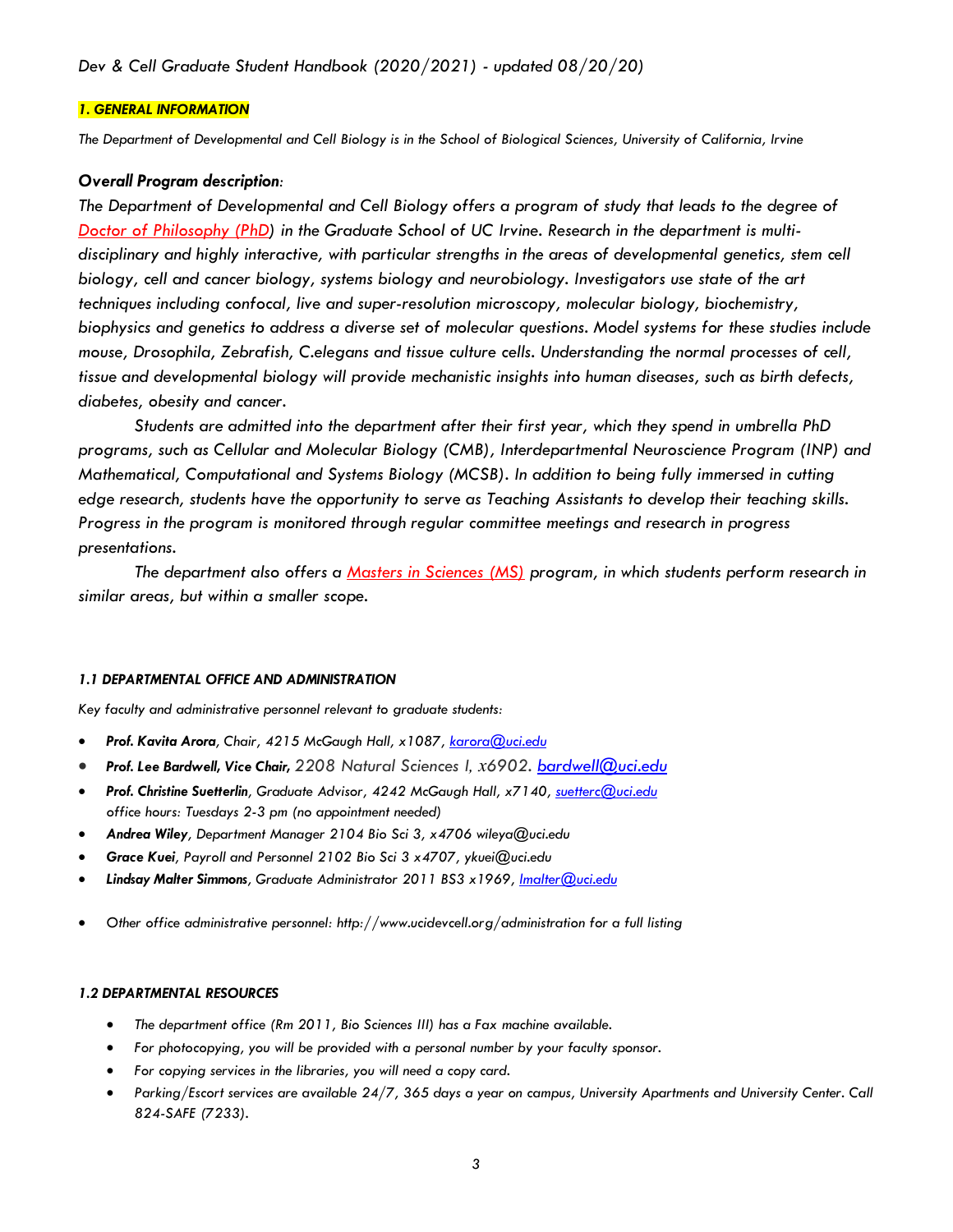#### *1.3 OTHER GENERAL INFORMATION*

*EMERGENCIES: You have access to fire, rescue and police at the 911 emergency number. The non-emergency number for campus police is 824-5223 (4-5223 from campus phones).*

*LABORATORY USE: Your research advisor's laboratory is under his/her direction. You need to receive formal training and certification in the use and disposal of toxic and radioactive waste. Other safety courses may be required as well, e.g., blood-borne pathogens. If a laboratory accident occurs, it must be immediately reported to EH&S (4-6200). See web information at:*

*http://www.ehs.uci.edu/programs/safety/HowtoReportSeriousInjuries.pdf*

#### *1.4 OTHER CONTACT INFORMATION*

- *Department website: www.ucidevcell.org*
- *Graduate Division: www.grad.uci.edu*
- *Office of Research: www.research.uci.edu*
- *Mike Mulligan, Associate Dean of Graduate Studies, 5217 McGaugh Hall, x8433, rmmullig@uci.edu*

#### *1.5 OTHER RESOURCES ON CAMPUS*

*Bio Sci Sexual Harassment Advisor: Kathleen Treseder, (949)*-*824*-*7634, treseder@uci.edu*

*Bio Sci Equity Advisor: Aimee Edinger, (949) 824*-*1921, aedinger@uci.edu*

*UCI Office of Equal Opportunity and Diversity (OEOD): (949) 824*-*5594, oeod@uci.edu*

*Associate Dean for Graduate Studies: R. Michael Mulligan, (949)*-*824*-*8433, rmmullig@uci.edu*

*UCI Graduate Division: (949)*-*824*-*4611, https://www.grad.uci.edu*

*UCI Office of the Ombudsman: (949)*-*824*-*7256, https://ombuds.uci.edu*

*International Center, (949) 824-7249, https://ic.uci.edu*

*LGBT Resource Center, (949) 824-3277, https://lgbtrc.uci.edu*

*Dream Center, (949) 824-6390, https://dream.uci.edu*

*UC Learning Center: http://www.uclc.uci.edu; for Responsible Conduct of Research training navigate to: https://uc.sumtotal.host/Core/search*

*Graduate Counselors (Graduate Divisions): Phong Luong: pbluong@uci.edu, (949)- 824-0246*

*Elizabeth Dunn: dunnes@uci.edu, (949)-824-9031.*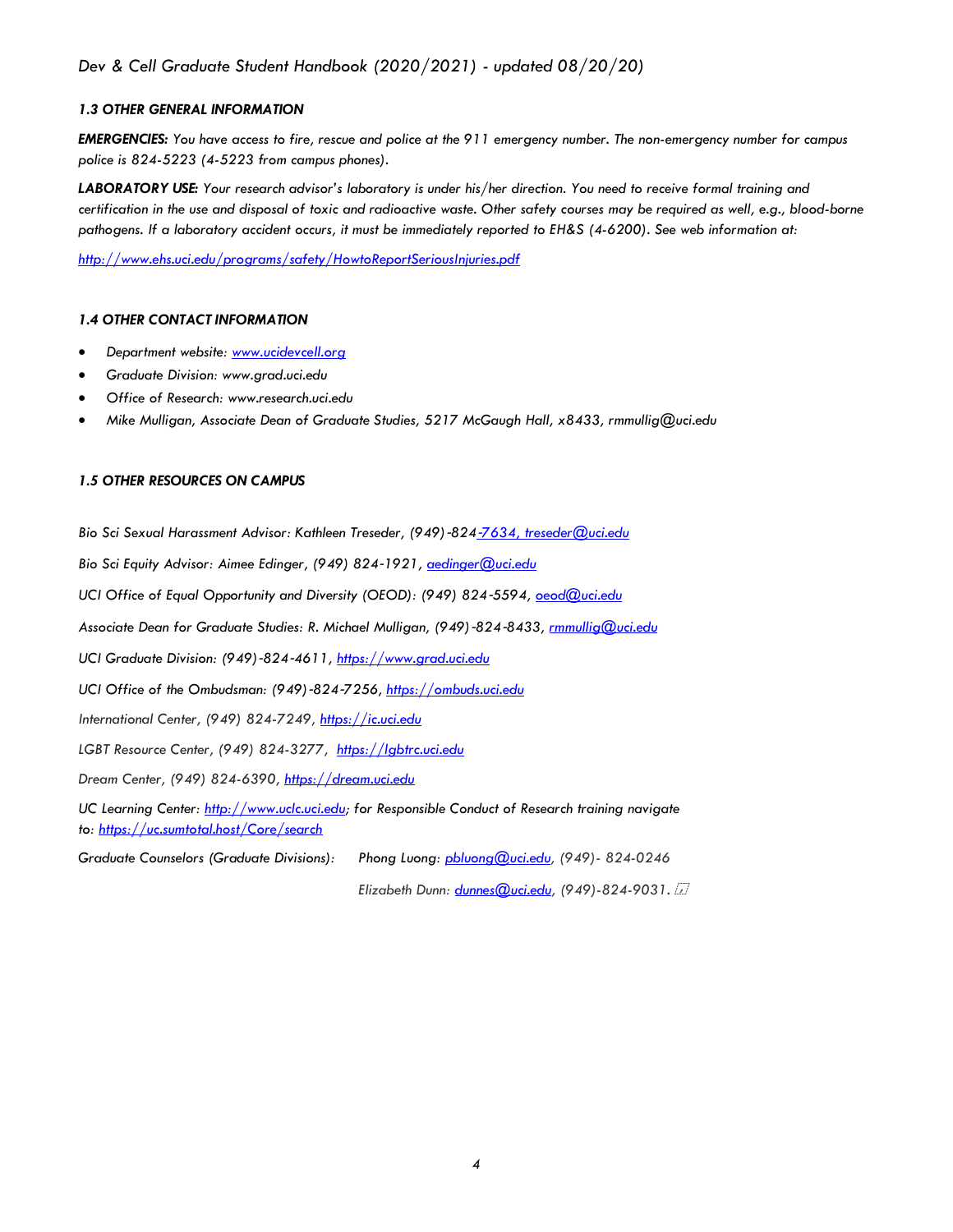#### *2. ENROLLMENT*

#### *2.1 ENROLLMENT BASICS*

*You must enroll each quarter through Web Soc https://www.reg.uci.edu/perl/WebSoc (see details below). You are expected to enroll full time (minimum 12 units) each quarter. It is your responsibility to make sure that your fees are paid every quarter. Normally the deadline is four weeks before the start of the fall quarter. For the documentation required, call the Registrar's office at extension x46124.*

*The consequences of late registration are:* 

- *a) There will be late fees.*
- *b) On non-student status, you will have federal deductions from your paycheck, which will affect your eligibility for housing.*

#### *2.2 CITIZENSHIP ISSUES AND ENROLLMENT*

*For US citizens who are non-residents of California, you should become a legal resident of the state by the beginning of the second year. This will reduce the tuition fees considerably. A change of residency must be recorded in the Registrar's Office BEFORE the fee deadline.*

*For foreign students, tuition is reduced to the California resident rate after advancement to candidacy. This reduction in rate is a very important savings for the grant that is paying the stipend.* 

#### *2.3 MAXIMUM TERM TO DEGREE*

*The Dean for Graduate Studies will not permit students to enroll past their programs' maximum time to degree (7 years). This means that 7th-year students must graduate in that year.*

*To help you meet this goal, 7th year students MUST have a committee meeting in the fall quarter of their 7th year. At this meeting, they must present a timeline to degree completion that includes a thesis defense date before the end of spring quarter (note that a pre-defense meeting is required no more than 6 months prior to your defense).* 

*A copy of this proposed timeline to defense document, signed by all committee members, must be provided to the Departmental Graduate Advisor before the end of fall quarter to remain in good academic standing.*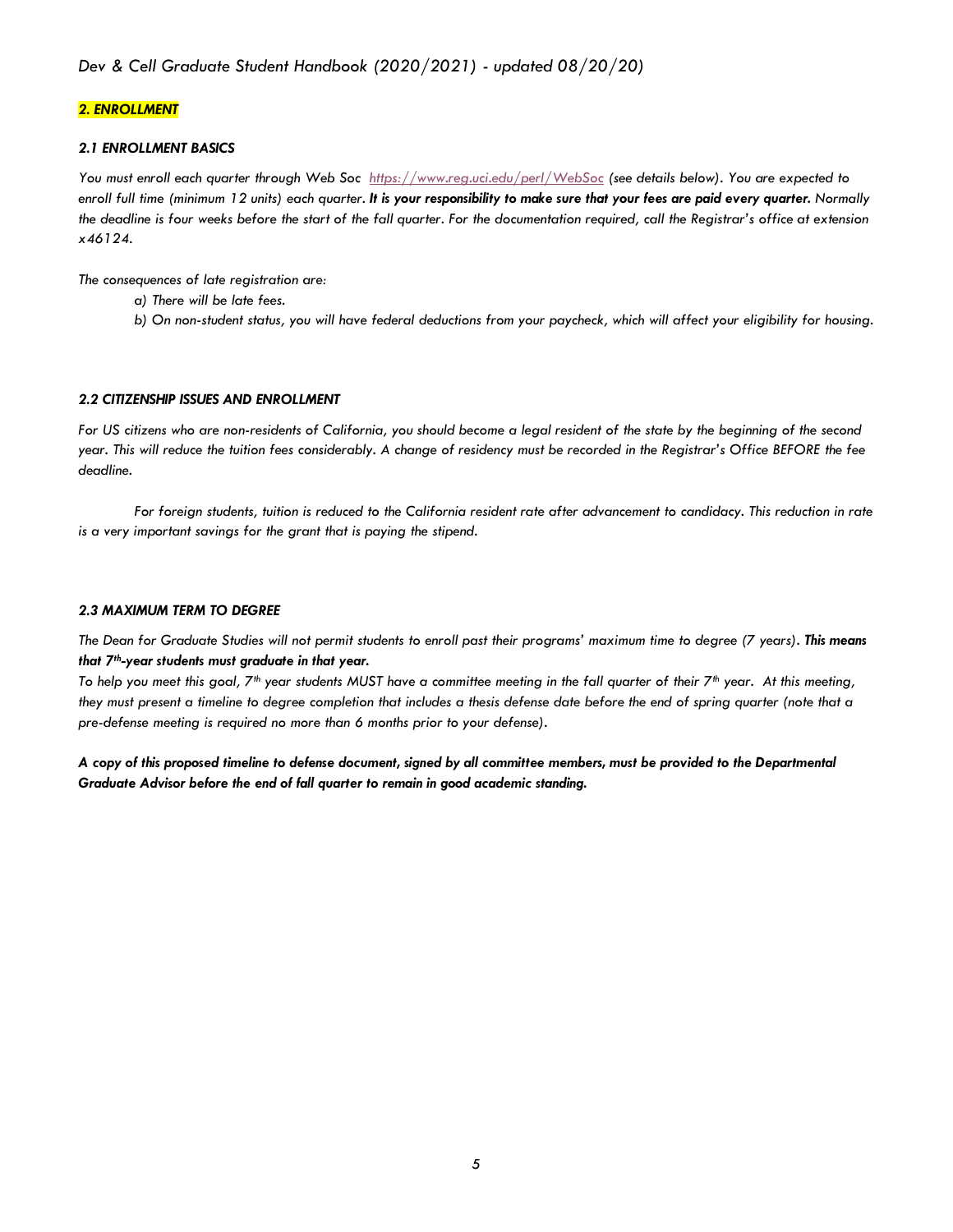#### *3. STIPENDS AND FINANCIAL AID*

#### *3.1 STIPENDS*

*Students typically receive a stipend either from the Department or from Graduate Division, if they are on a training grant or receive a fellowship. The first stipend payment through the department (check or direct deposit) is on August 1, stipend payments through Graduate Division are on a slightly different schedule.* 

#### *3.2 FINANCIAL AID*

*Traineeships: Beyond stipends from Departmental sources, including Teaching Assistantships and research funds that support the student's laboratory, several Traineeships on a variety of NIH or other Training Grants are available. The directors of various Training Grants announce notice of openings to the faculty members and student sponsors who make nominations of students.*

*Campus/ School Dissertation Fellowships: Designed for students in the last quarter of their degree work. These fellowships (e.g., Faculty Mentor Program, President's Dissertation Year Fellowship) are competitive and are announced once or twice/year by the Graduate Advisor. Please note that when applying for fellowships offered by the UCI Graduate Division, completed fellowship paperwork is generally required to be submitted to the Associate Dean at least a week in advance of the Graduate Division deadline.*

*Travel: The school, Training Grants, and some programs have modest funds to support graduate student travel to meetings. These funds are used for students to present their research. Dissertation Directors commonly have funds in their research grants to provide for travel to meetings or other institutions for experimental work. The School of Biological Sciences offers travel awards of approximately \$200 for a student to present their thesis research at a professional meeting. Funding requests should be submitted to the Associate Dean for Graduate Studies.*

*Other fellowships: A number of UC and national fellowship programs provide support for graduate study. Students should take the initiative in obtaining these awards.*

*Special Accommodations related to health care: Questions on health care issues, including pregnancy and mental health problems, should be directed to the Graduate Advisor.*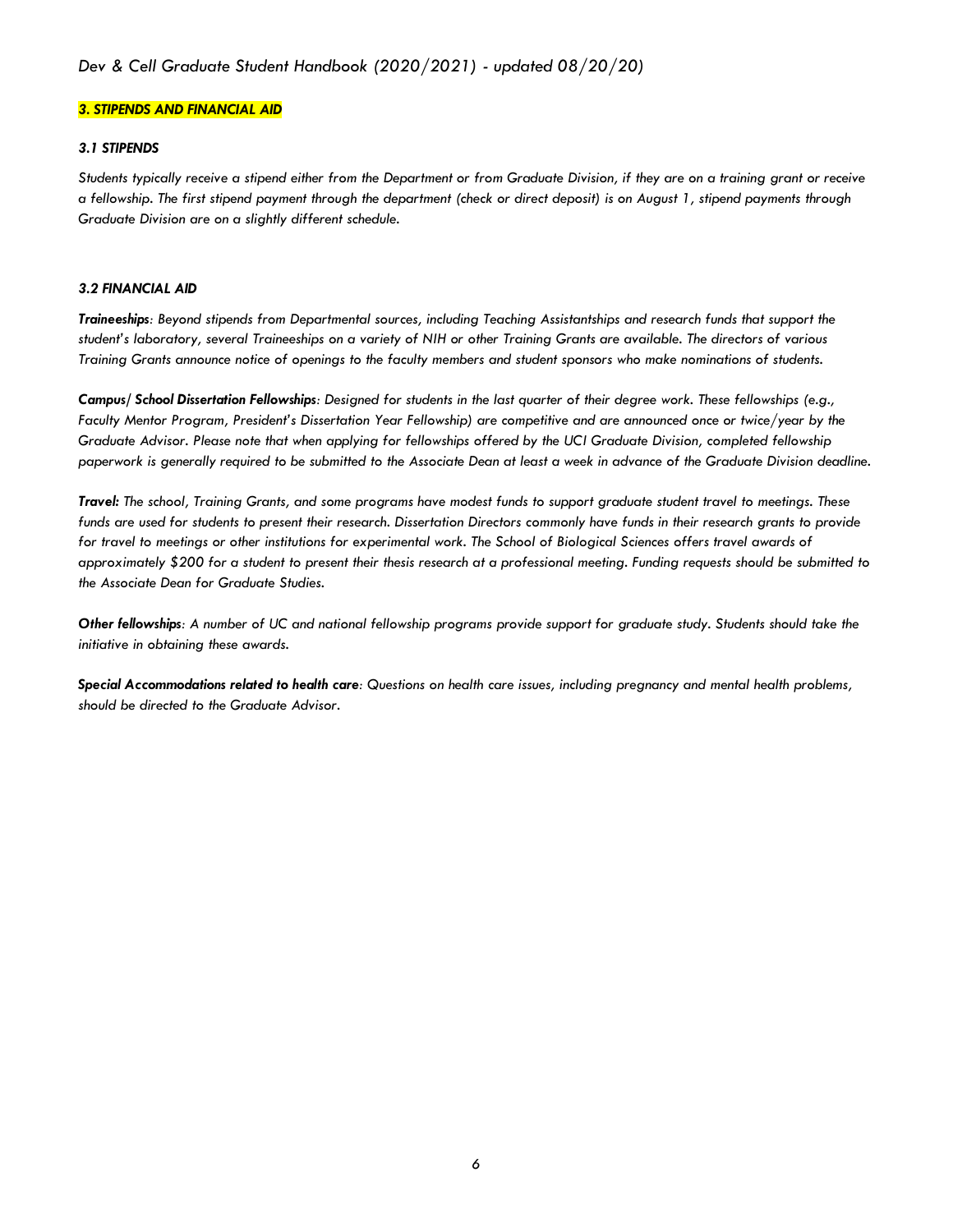#### *4. OUTLINE OF REQUIREMENTS AND TIMELINE (please also see "Cheat Sheet" in the appendix)*

#### *Years 2, 3, 4... until graduation*

- *Enroll in Journal Club & Seminar every quarter (See Section 5)*
- *Enroll in 200 and 203 series every quarter (See Section 5)*

#### *Year 2*

- *Second year committee meeting (in spring quarter, see Section 6.2)*
- *One quarter of 50% Teaching Assistant (TA) ship (see Section 7)*

#### *Year 3*

- *One quarter of 50% Teaching Assistantship (see Section 7). It is highly recommended that you complete your TA responsibilities before you advance to candidacy.*
- *Pre-Advancement (Fall or Winter, see Sections 8 & 9)*
- *Advancement to Candidacy Exam (Spring or Summer, see Sections 8 & 10)*

#### *Years 3, 4, 5, 6… until graduation*

- *Annual Tune-Up Meeting with your Thesis Committee (see Section 12)*
- *RIP talks (see Section 13)*

#### *Year of the defense (see sections 12.3 and 14)*

- *Pre-Defense Meeting (6 months or less before planned defense, see Section 12)*
- *Thesis Defense (see Section 14)*

*It is your responsibility to follow these requirements and stick to this timeline. In order to maintain satisfactory progress in the doctoral program, a student must meet all program requirements in the outlined time frame.*

| <b>Meeting</b>     | Chair   | Number of<br>committee<br>members   | Composition                 | <b>Outside member</b> | <b>Notes</b>                                                                                                                      |
|--------------------|---------|-------------------------------------|-----------------------------|-----------------------|-----------------------------------------------------------------------------------------------------------------------------------|
| $2nd$ year meeting | Advisor | 3                                   | all DCB, or<br>majority DCB | Not required          |                                                                                                                                   |
| Pre-advancement    | Advisor | 5                                   | majority DCB                | Yes, all least one    | Can be same as second year, but<br>not necessary,<br>Committee has to be approved by<br>the graduate advisor                      |
| Advancement        | Advisor | 5                                   | majority DCB                | Yes, all least one    | Can but does not have to be the<br>same as pre-advancement<br>committee<br>Changes have to be approved by<br>the Graduate Advisor |
| <b>Thesis</b>      | Advisor | At least 3, but 5<br>is recommended |                             | no                    | Memo necessary if there is a<br>change from Advancement                                                                           |

#### *Table 1: Summary of committees that will monitor your progress*

#### *4.2 Unsatisfactory progress and dismissal*

*A student who is not making satisfactory progress will be placed on academic probation and may not receive employment or fellowship. The Associate Dean for Graduate Studies will request dismissal from the doctoral program if a student is not making satisfactory progress for more than one quarter.*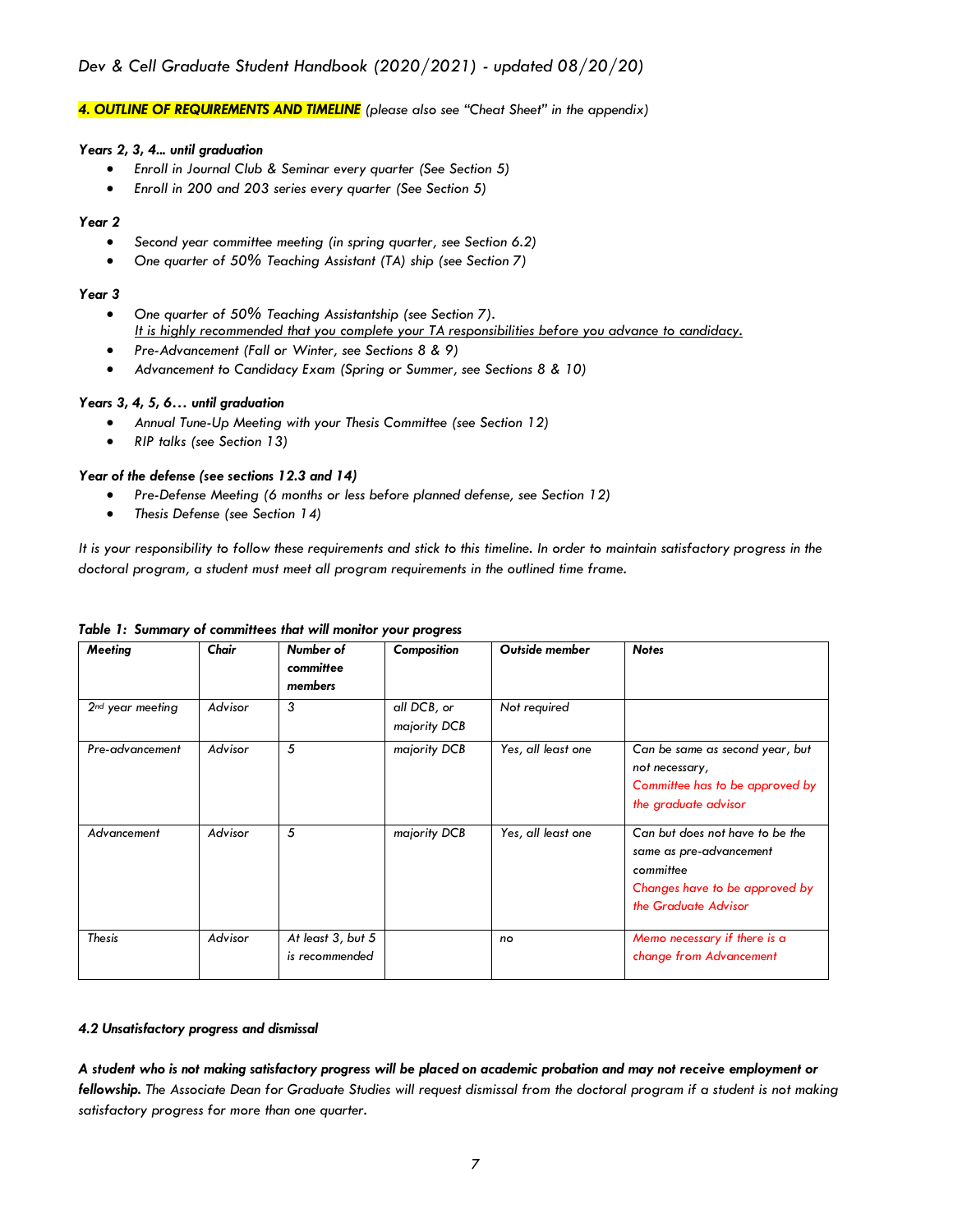#### *5. COURSE REQUIREMENTS*

*NOTE: All courses must be passed with a grade of "B" or better, or by an S (satisfactory). Students receiving a failing or unsatisfactory grade of B- or lower or "U" (= unsatisfactory) must repeat the course. Students must maintain a GPA of at least 3.0.*

#### *First Year*

• *Students must enroll in a minimum of 12 units each quarter and take appropriate courses. The required coursework varies in different gateway programs.*

#### *Second Year*

• *Students must participate in the TA Professional Development Program (www.tltc.uci.edu/taTraining). This course is typically offered at the beginning of year 2.*

#### *Second Year and beyond*

- *You must enroll in a minimum of 12 units (see Section 2).*
- *Every quarter you must attend the weekly Department Seminar (Thursdays at 11 AM) and enroll in the corresponding graduate course Dev Bio 290 (DEVEL & CELL BIOL, 2 units)*
- *Every quarter you must enroll in and attend a Journal Club (JC) – see below.*
- *Every quarter you must enroll in a suitable number of units in the 200 and 203 series (see detailed sample below). Which section you enroll in depends on who is your thesis advisor.*

#### *Directions for how to enroll:*

- *1. Visit Web Soc https://www.reg.uci.edu/perl/WebSoc*
- *2. Select the quarter you wish to register for*
- *3. Select the Department- "DEV BIO"*
- *4. Click "Display Web Results"*
- *5. All Dev Bio courses taught that quarter will be populated*
- *6. Search for your advisor's research courses (Dev Bio 200 or Dev Bio 203)*
- *7. Journal Club and Seminar will also be listed (Dev Bio 206 and Dev Bio 290)*
- *8. Use the course codes for these courses to enroll in your courses*
- *9. Reach out to Lindsay Malter Simmons with any further questions lmalter@uci.edu*
- *Every quarter in which you are a Teaching Assistant, you must enroll in Dev Bio 399 (University Teaching, 4 units).*
- *It is your responsibility to enroll as directed above. Repeated failure to enroll in the appropriate courses may result in being placed on academic probation the following quarter.*
- *Every student is expected to present a poster or talk on his/her research at the Departmental retreat. If there are conflicts, such as TA responsibilities that prevent you from attending the retreat, please contact the Graduate Advisor.*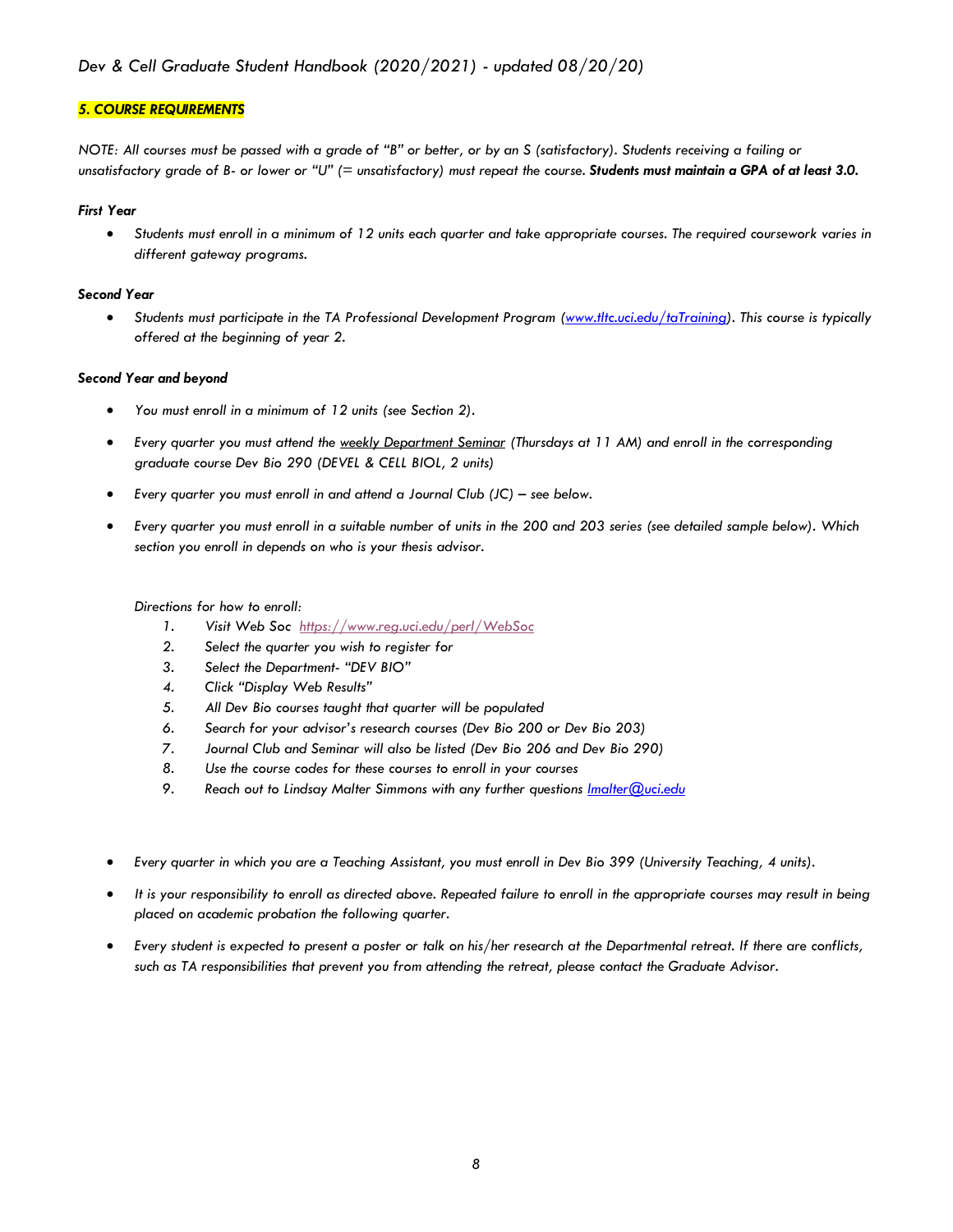#### *Journal Club (JC)*

- *Every quarter, you must enroll in a Journal Club. Journal club attendance is NOT optional.*
- *Fall and winter quarter:*
	- o *Departmental journal club: Dev Bio 206 (ADV TOP IN CELL BIO, 2 units)*
	- *OR*
	- o *Suitable alternative journal club that meets the following requirements:*
		- *has an associated graduate course in which you must enroll*
		- § *has a requirement for student presentation and participation*
		- § *Examples: Dev Bio 212 TOPICS SYST BIO JRL CLUB*
			- *Mol Bio 293 CANCER BIO JNL CLUB*
		- Please request permission from the Graduate Advisor if you would like to attend a JC other than the *departmental JC.*
		- § *If this alternative JC is not administered by the department, you may need to contact the instructor for an enrollment code*

#### • *Spring quarter:*

*You must enroll in Dev Bio 206 because "Research in Progress" (RIP) talks are emphasized in this quarter. These presentations are a great opportunity for you to meet the other students in the department, to hear about ongoing research projects in the department, to learn to ask precise questions and to give constructive feedback.*

#### *Approval from the Graduate Advisor is required for the following situations:*

- *1. You would like to replace Journal Club with a graduate level course of your choice that may help you with your research, such as biostatistics, writing, or a 1st year CMB, INP or MCSB class etc. This option is only offered in fall or winter quarter and is limited to one course/year.*
- *2. You would like to opt out of Journal Club in the quarter in which you plan to defend your thesis. However, if you fail to defend that quarter as planned, you will not receive further opportunities to opt out.*
- *3. Your TA assignment is in conflict with JC or seminar.*

#### *Table 2: Sample schedule for each quarter*

| Fall          |                     |    | Winter                          |                          |    |
|---------------|---------------------|----|---------------------------------|--------------------------|----|
| *Dev Bio 200A | Research            | 4  | *Dev Bio 200B                   | Research                 | 4  |
| Dev Bio 203A  | Graduate Tutorial   | 4  | Dev Bio 203B                    | <b>Graduate Tutorial</b> | 4  |
| Dev Bio 206   | JC (or alternative) | 2  | Dev Bio 206                     | JC (or alternative)      | 2  |
| Dev Bio 290   | Seminar             |    | Dev Bio 290                     | Seminar                  |    |
| Total units   |                     | 12 | Total units                     |                          | 12 |
| Spring        |                     |    | sample quarter if you are TAing |                          |    |
| *Dev Bio 200C | Research            | 4  | *Dev Bio 200C                   | Research<br>4            |    |
| Dev Bio 203C  | Graduate Tutorial   | 4  | Dev Bio 203C                    | Graduate Tutorial        | 4  |
| Dev Bio 206   | JC                  | 2  | Dev Bio 206                     | JC                       | 2  |
| Dev Bio 290   | Seminar             |    | Dev Bio 290                     | Seminar                  | 2  |
| Total units   |                     | 12 | Dev Bio 399                     | University teaching      |    |
|               |                     |    |                                 |                          | 16 |

*\*Note: Independent research, 2-12 units, please adjust number of units, if your enrollment in other courses changes.*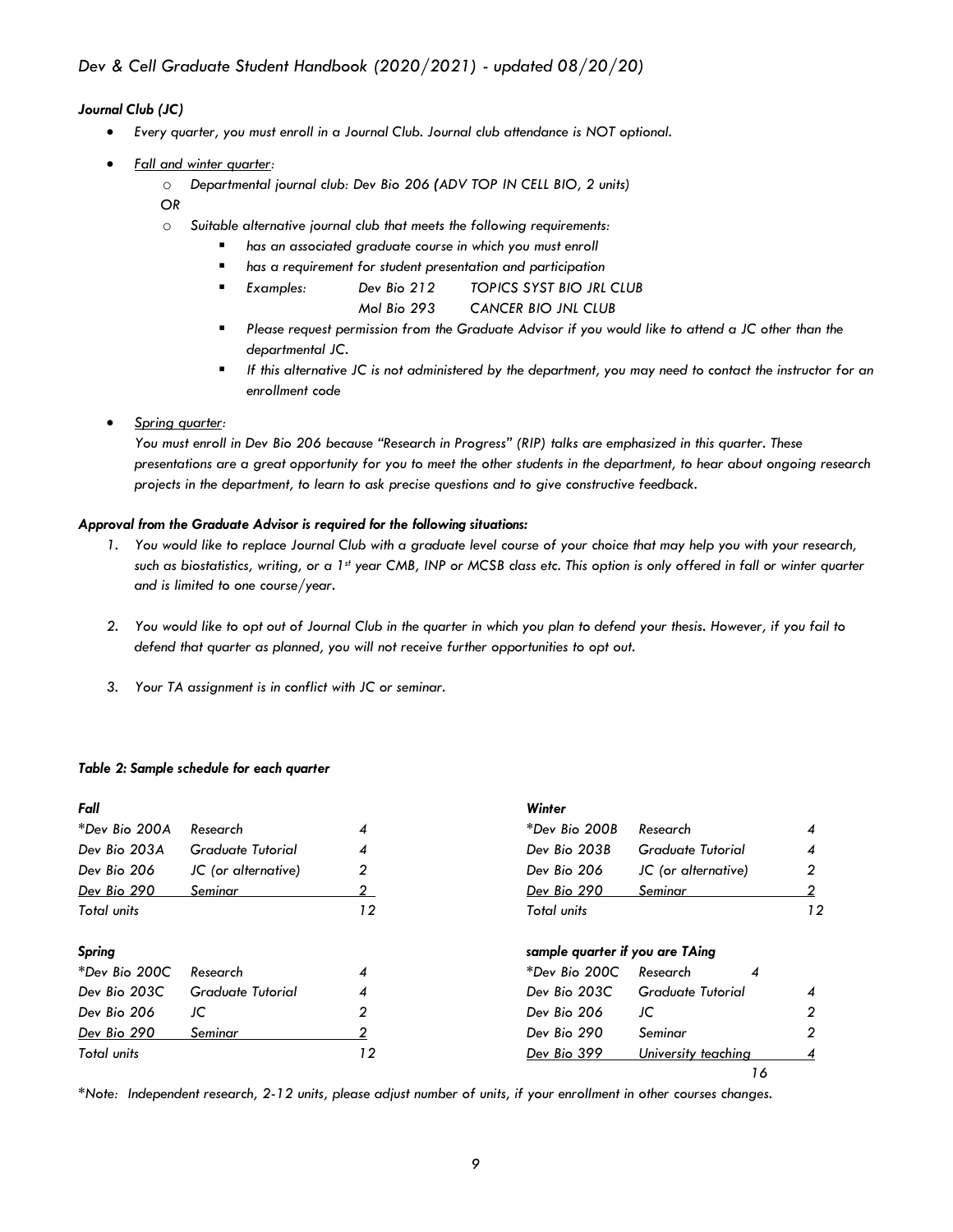#### *6. YOUR SECOND YEAR*

#### *6.1 PROJECT SELECTION AND DEVELOPMENT*

- *Selection of a thesis advisor with a primary appointment in the Dept. of Developmental & Cell Biology makes you a member of the graduate program in Developmental and Cell Biology. Students typically join the department at the start of their second year in graduate school, after having been under the auspices of a gateway program such as CMB or MCSB during their first year.*
- *During your second year, you should:*
	- o *Identify, in conjunction with your advisor, an interesting, tractable research problem, which will result in a thesis over the following 3-5 year period.*
	- o *Develop the knowledge and technical skills necessary to successfully complete the proposed project.*
	- o *Select two Dev and Cell faculty members (in addition to your advisor) to serve on your second year committee (Section 6.2).*

#### *6.2 SECOND YEAR COMMITTEE MEETING*

*You will present your research problem as a formal "Research in Progress" (RIP) talk in front of the other students and a faculty committee in the departmental journal club (Dev Bio 206) during the spring quarter. If you can arrange your second year meeting*  to coincide with your RIP, that is an efficient way to meet this requirement. If you are unable to schedule your second year committee *meeting within the journal club of the spring quarter (i.e. if your advisor or committee members are not available), you can arrange the second year committee meeting with a 20 to 30 min presentation, followed by a 15 to 30 min discussion, outside of the journal club during the spring quarter.*

- *Presentation: 20 min, 10 min for general questions. The presentation should have all elements of a research talk: slides on background, results/progress and future plans.*
- *Faculty committee (3 members): your thesis advisor and two Dev and Cell faculty members of your choice (who will likely serve as members of your pre-advancement and advancement committee). Please organize a meeting with your thesis advisor and two additional committee members (the overall majority on this committee should be Dev and Cell faculty) – it is your responsibility to find a time and date when everyone on the committee can attend, so start organizing early.*
- *Follow-up meeting for feedback: After your presentation, you will meet with the faculty committee for specific questions and a discussion of your presentation (15 to 30 min). The committee will provide you with feedback and will sign the form "Second year meeting, pre-advancement and tune-up form", which you download from the departmental website http://devcell.bio.uci.edu/graduate-programs/grad-forms/*
	- o *Before the meeting, please type a 1 paragraph summary of your scientific progress on the form. Fill out the details, circle "Second year meeting" on the form, and take it to the meeting.*
	- o *At the meeting: Record the comments and recommendations of the committee on this form and have all committee members sign the form.*
	- o *After the meeting: It is your responsibility to discuss these comments and suggestions with your advisor and to summarize them on the third page of the committee meeting form (see Notes on the next page). This summary and "road map" has to be signed by your advisor.*

*Please make sure to submit the committee meeting form promptly to the Department office (Lindsay Malter Simmons ) because this form is the record that this meeting has taken place!*

• *Discussion of the Individual Development Plan (IDP): At this committee meeting, you should present a completed IDP form (see appendix) and discuss specific plans with the committee. The completed IDP form will be submitted, along with the signed committee meeting form, to Lindsay Malter Simmons.*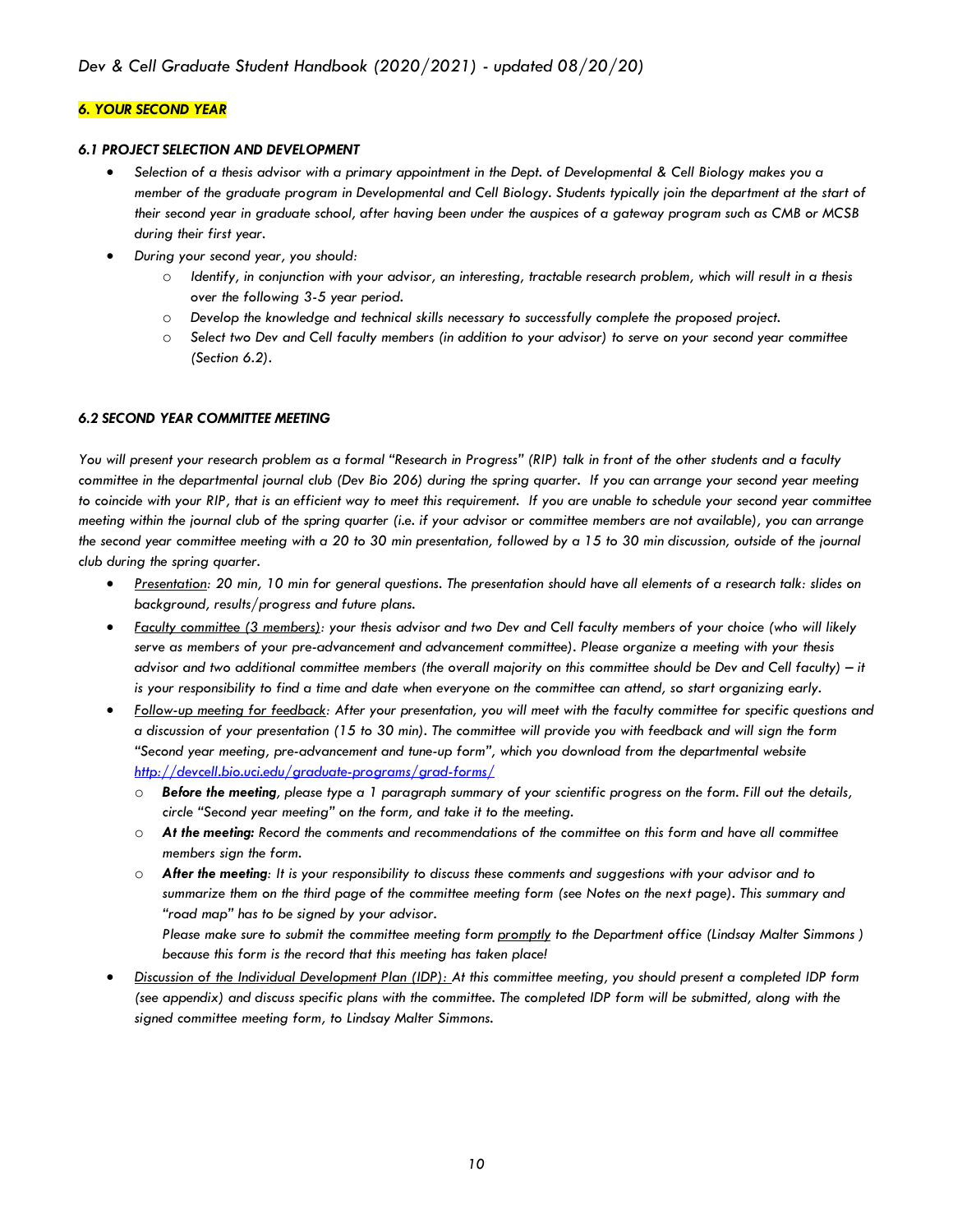#### *Important: Post-committee meeting documents:*

*After a committee meeting, the student is required to:* 

- *1. Summarize the committee's comments and identify the key points of discussion and criticism.*
- *2. Discuss these points with his/her faculty advisor so that student and Advisor are on the same page. If a specific point made by a committee member was unclear, the student should clarify this point with the committee member either by email or in a one-onone meeting.*
- *3. After this discussion and agreement on the essential points, the student will write down these relevant points (short but concise) on page 3 of the committee meeting form (in appendix) and send them to the committee members for their approval.*
- *4. The faculty advisor will then sign this document, and the student will turn it in to the departmental office, where it will be placed in the student's file. A copy will also be sent to the graduate advisor.*
- *5. As a result of this activity, the student has generated a roadmap for his/her work, which details the expectation of the committee for the work going forward.*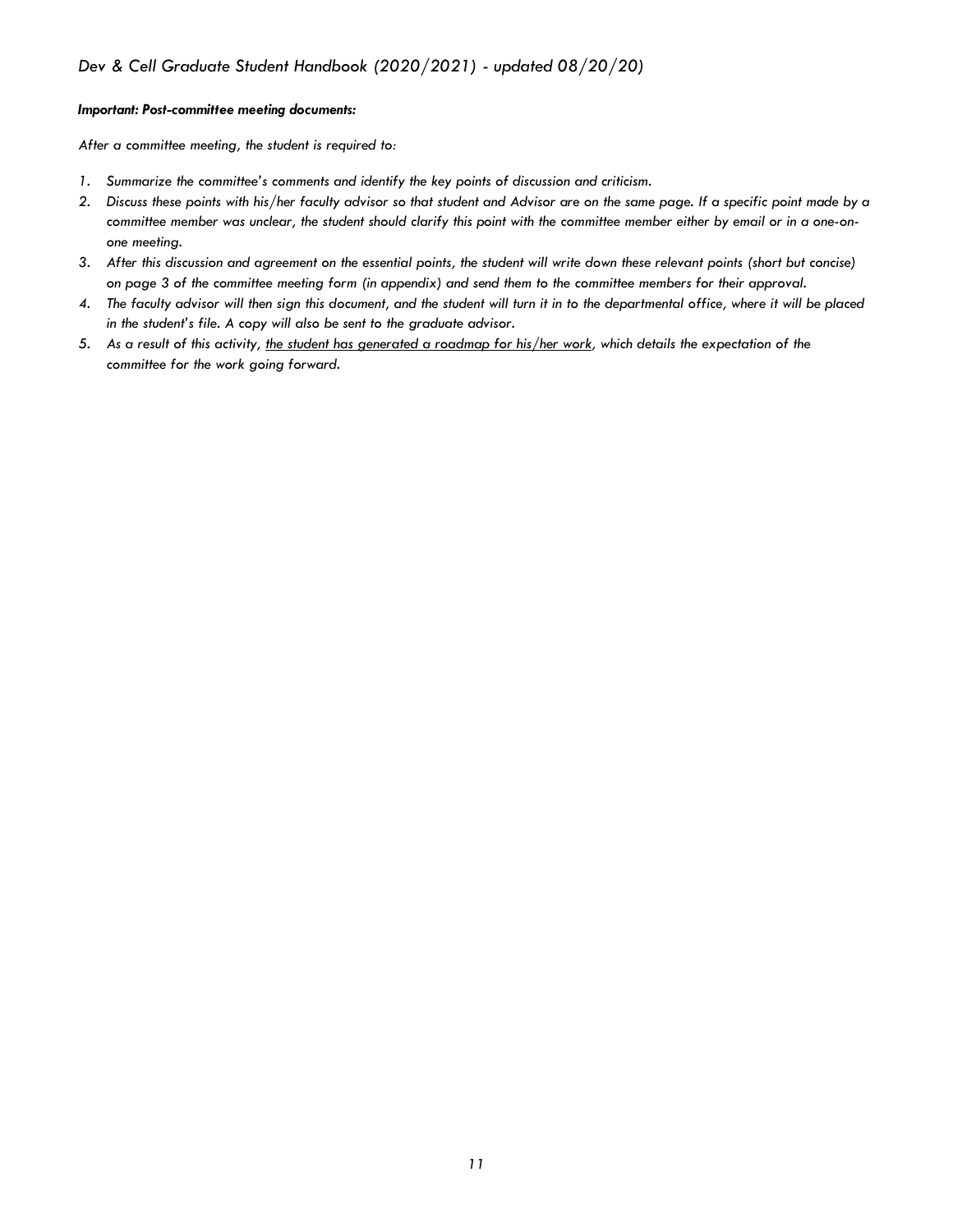#### *7. TEACHING ASSISTANTSHIPS*

- *The School of Biological Sciences requirement is 2 quarters of a 50% TAship. A 50% TA appointment corresponds to 20 hours per week over the course of the quarter (total of 220 hours). This corresponds to 2 classes, which can be the same if two sections are offered. A 25% TAship corresponds to one class and allows 10 hours of your effort towards a class/week.*
- *Typically, students are advised to fulfill their teaching obligations with a 50% TAship during their second year and a 50% TAship during their third year.*
- *The Department will determine the quarters and courses you must TA, based on departmental needs. Please DO NOT accept a teaching assistant position with another department unless you have received permission from the graduate advisor and/or Vice Chair. It is recommended that you complete your TA responsibilities before you advance to candidacy.*
- *Students on training grants or fellowships are expected to complete a 25% TAship in their second year and another 25% TAship in their third year. The remainder (either 2 times 25% or one 50%) can be completed in year 4.*
- *There are no exceptions to these TA responsibilities, although requirements for specific grants (NIH, GAANN) will be accommodated.*

*Please direct questions to the Graduate Advisor Suetterlin or Vice Chair Bardwell*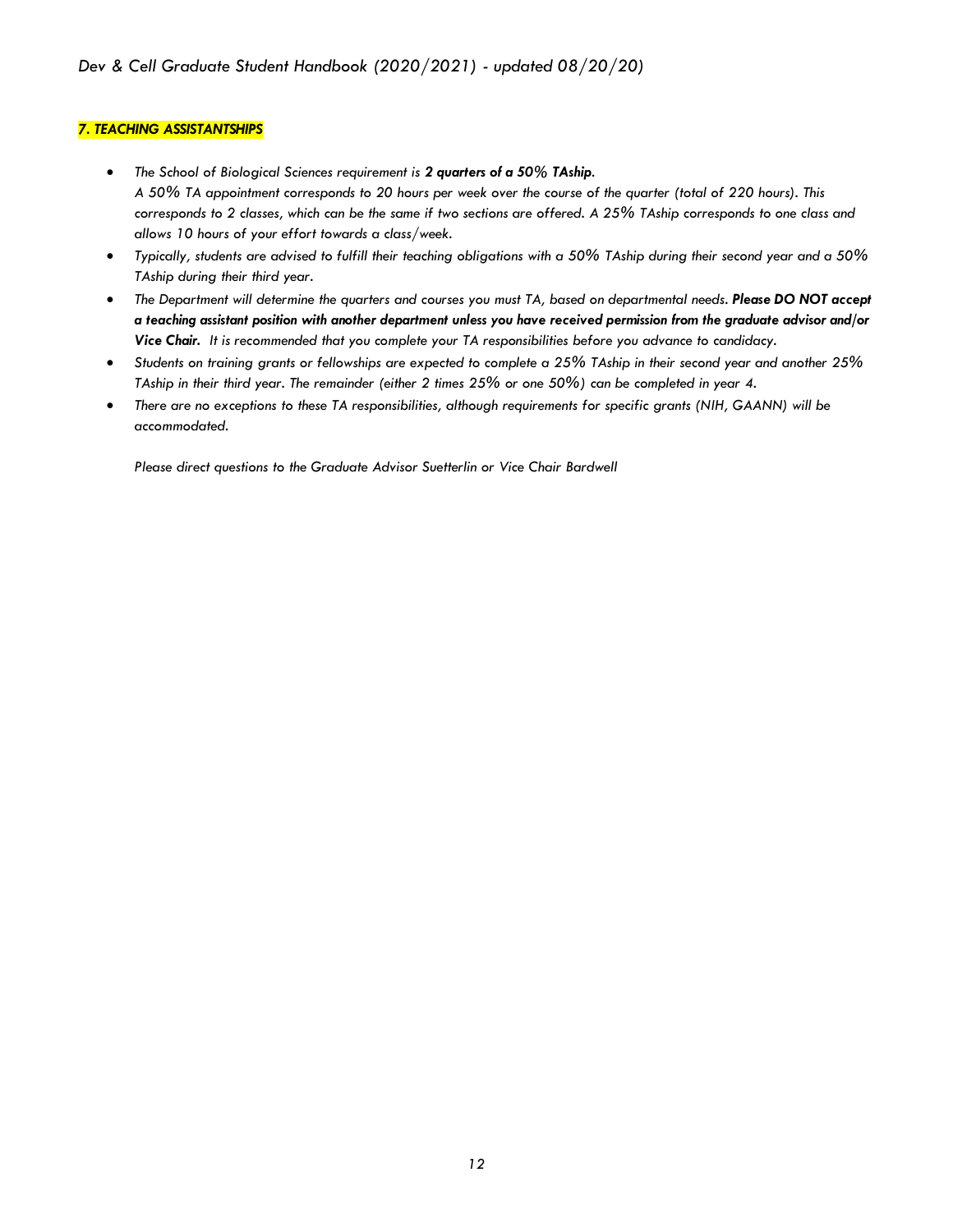#### *8. PRE-ADVANCEMENT & ADVANCEMENT COMMITTEES*

#### *8.1 OVERVIEW*

*In your 3rd year, you will need to form a committee of 5 faculty members that will serve as your Pre-Advancement Committee (and possibly also as your Advancement to Candidacy Committee). The faculty member(s) from your second year committee can be on your Pre-advancement/Advancement committee, but do not have to be.*

#### *8.2 ACADEMIC SENATE MANUAL*

*The online version of the THE MANUAL OF THE IRVINE DIVISION OF THE ACADEMIC SENATE can be found at*

#### *https://senate.uci.edu/uci-academic-senate-manual/*

*Graduate students will be particularly interested in the following section: PART II. REGULATIONS OF THE IRVINE DIVISION, Chapter IV: Doctor of Philosophy Requirements*

#### *8.3 PRE-ADANCEMENT/ADVANCEMENT TO CANDIDACY COMMITTEE*

*The relevant regulations can be found in the online manual of the Academic Senate, PART II, Chapter IV, Regulation 918. Candidacy Committee. https://senate.uci.edu/uci-academic-senate-manual/part-ii-regulations/#regulation915 https://senate.uci.edu/uci-academic-senate-manual/part-ii-regulations/#regulation918*

#### *Pre-Advancement and Advancement to Candidacy Committee: Key facts*

- *5 faculty members (majority must hold a primary or joint appointment in Dev and Cell).*
	- o *1 Chair (your thesis advisor). The Chair must hold primary or joint faculty appointment in Dev & Cell*
	- o *2 additional Dev & Cell faculty members with primary or joint faculty appointments in Dev & Cell.*
	- o *1 "Outside" faculty member: this faculty member may not hold either a primary or joint faculty appointment in Dev & Cell and is typically from another department in the School of Biological Sciences, or from the College of Medicine, but may be from any department at UCI, including math, chemistry, physics, computer science, engineering, etc.*
	- o *1 "flexible" faculty member who can either be faculty in Dev & Cell, or may be an additional outside faculty member.*
- *All members need to be full UCI "senate faculty" members (not Researchers, Project Scientists, Post-docs, etc.; not non-UCI faculty), unless an exception is granted by the Graduate Division.*
- *Choose your committee members in consultation with your thesis advisor. However, this is YOUR committee (and not your PI's), and it should be your goal to have a close working relationship with each of your committee members - (they may be writing ref letters for you afterwards….).*
- *The committee has to be approved by the Graduate Advisor.*
- *It is possible to have a Researcher, Project Scientist, Post-doc, etc. serve as a non-voting, non-signing, 6th member of your committee, if that person has unique expertise relevant to your thesis project. If you are considering this option, contact the Graduate Advisor to discuss.*

#### *8.4 WHEN TO FORM YOUR COMMITTEE*

*You should form your Pre-Advancement/Advancement to Candidacy Committee in the summer between your 2nd and 3rd years, in the fall quarter of your 3rd year, or (at the latest) by the winter quarter of your 3rd year. You will need to have your committee formed in order to take the pre-advancement exam.*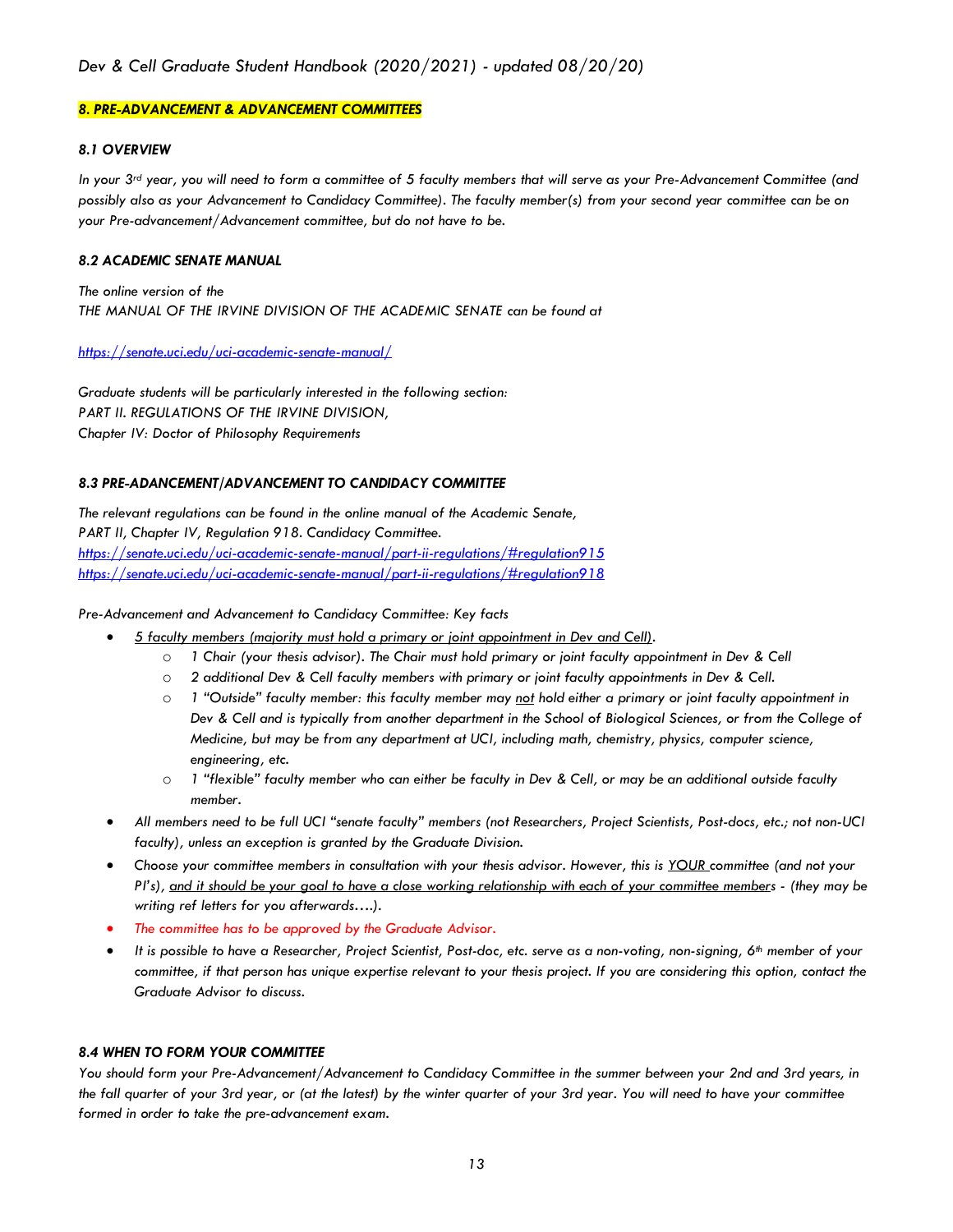#### *9. PRE-ADVANCEMENT MEETING*

#### *9.1 Overview*

- *The pre-advancement meeting is required by the department. This meeting is mandatory for every student!!!*
- *Goal: to obtain input and feedback on your ideas for your thesis proposal from a faculty committee at an early date. This may influence the direction and focus of your Advancement to Candidacy proposal.*
- *It is your responsibility to schedule this meeting.*
- *This meeting must be held in the fall or winter quarter of your third year.*

#### *9.2 Committee and Written Pre-Advancement Document*

- *Committee: See section on selection of the Pre-Advancement/Advancement Committee (Section 8.3).*
- *Document: You must submit a 1-2 page outline of your thesis proposal (brief Introduction and Specific Aims) to each member of the committee. This document is due no later than 72 hours prior to the scheduled meeting time.*
- *Meeting (schedule at least two hours for this meeting):* 
	- o *You will make an oral presentation (with slides) of your research progress and future plans (as outlined in your written document). Include all the necessary elements ("need to know" background information, hypothesis, rationale, aims, approaches, interpretation and conclusion).*
	- o *Before the meeting, complete the form "Second year meeting, pre-advancement and tune-up form", that you download from the departmental website:*

*http://devcell.bio.uci.edu/graduate-programs/grad-forms/*

*Type a 1 paragraph summary of your scientific progress on the form. Fill out the details, circle "Pre-Advancement" on the form, and take it to the meeting.* 

- o *At the meeting: Record the comments and recommendations of the committee on this form and have the committee members sign the form.*
- o *After the meeting: It is your responsibility to discuss these comments and suggestions with your advisor, to summarize them on the third page of the committee meeting form, which has to be signed by your advisor. (see note on page 12). After that, please submit the entire committee meeting form promptly to the Department office (Lindsay Malter Simmons).*

*Please note that this form is the record that this meeting has taken place!*

*Scheduling Issues. Every effort should be made to hold the pre-advancement exam with all 5 Advancement Committee members.* However, for pre-advancement only (i.e. NOT for advancement), it is permissible to hold this exam if only 4 of 5 committee *members are able to be present.*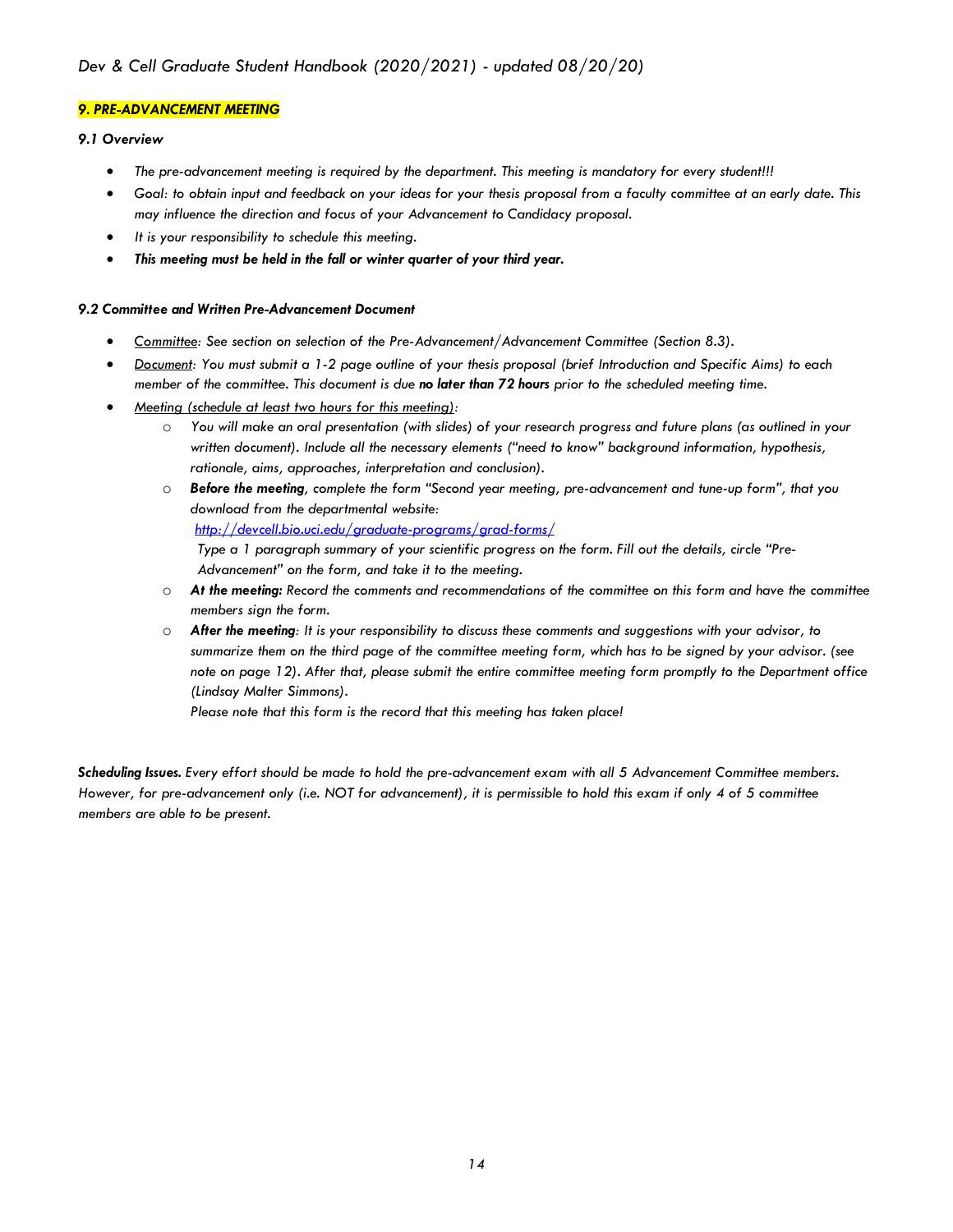#### *10. ADVANCEMENT TO CANDIDACY EXAM*

*The Advancement to Candidacy Exam is a University requirement.*

#### *10.1 CANDIDACY COMMITTEE*

*See Section 8.3, Pre-Advancement/Advancement to Candidacy Committee.*

*Pre-Advancement and Advancement Committees are generally the same. However, if you would like to replace one or several member(s) of your Pre-Advancement Committee, you will not need approval by the Graduate Advisor.* 

#### *10.2 ADVANCEMENT TIMING*

*Advancement MUST occur in the winter, spring or summer quarters of your 3rd year (ie before the start of the fall quarter of your 4th year).*

*Students who have not advanced by the end of the fall quarter of their 4th year are in violation of University, School and Department policy.*

*This may result in the student being placed on academic probation and recommended for dismissal from the doctoral program.*

*It is your responsibility to advance on time. Please contact the Graduate Advisor if you anticipate any problems with advancing on time.*

*Reward for on time advancement: If you successfully advance before the end of spring quarter of your third year, you will receive a \$1,000 bonus in addition to your stipend.*

#### *10.3 GOAL OF EXAM*

*The purpose of the exam is to determine if the student is capable of Ph.D. quality research. This encompasses two related aspects: 1) defining a tractable research problem; and 2) demonstrating requisite knowledge, skills and experimental sophistication to convince the committee that there is a high probability for the project to succeed.*

#### *10.4 ADVANCEMENT FORMAT: WRITTEN PROPOSAL*

*Written Proposal. A written proposal in NIH format should be prepared by the candidate and distributed to the committee at least 1 week prior to advancement.* 

*Written Proposal Format. The proposal should follow the conventional format for a federal grant. The manuscript should be prepared with proper scientific nomenclature, as would be acceptable to a granting agency. The document should be no longer than 15 pages (single-spaced with 1 inch margin, Arial font 12 including references. The document should include the following sections.* 

*Specific Aims* (1 page). It is the single most important section in the proposal. It is the master plan for the rest of the proposal and *the most difficult section to write. The logic of each aim must be compelling and the answers must be important to the field. Whenever possible, test a hypothesis in the specific aim title. The Specific Aims should not be a list of experiments. Avoid writing aims that can be viewed as "a fishing expedition".* 

*Introduction (2-3 pages). Problems and objectives of your research should be clearly stated and placed in the context of a broader field. However, limit your introduction to the information needed to know to understand your project. An extensive bibliography should be included. This section should lead the reader to each question or hypothesis that you are testing in each aim. Significance of the project should be also included here.* 

*Preliminary results (3-5 pages). This section should include your research efforts. Appropriate discussion and methods are important; you should show how you could perform all of the necessary techniques and methods. Please embed figures into the text and include*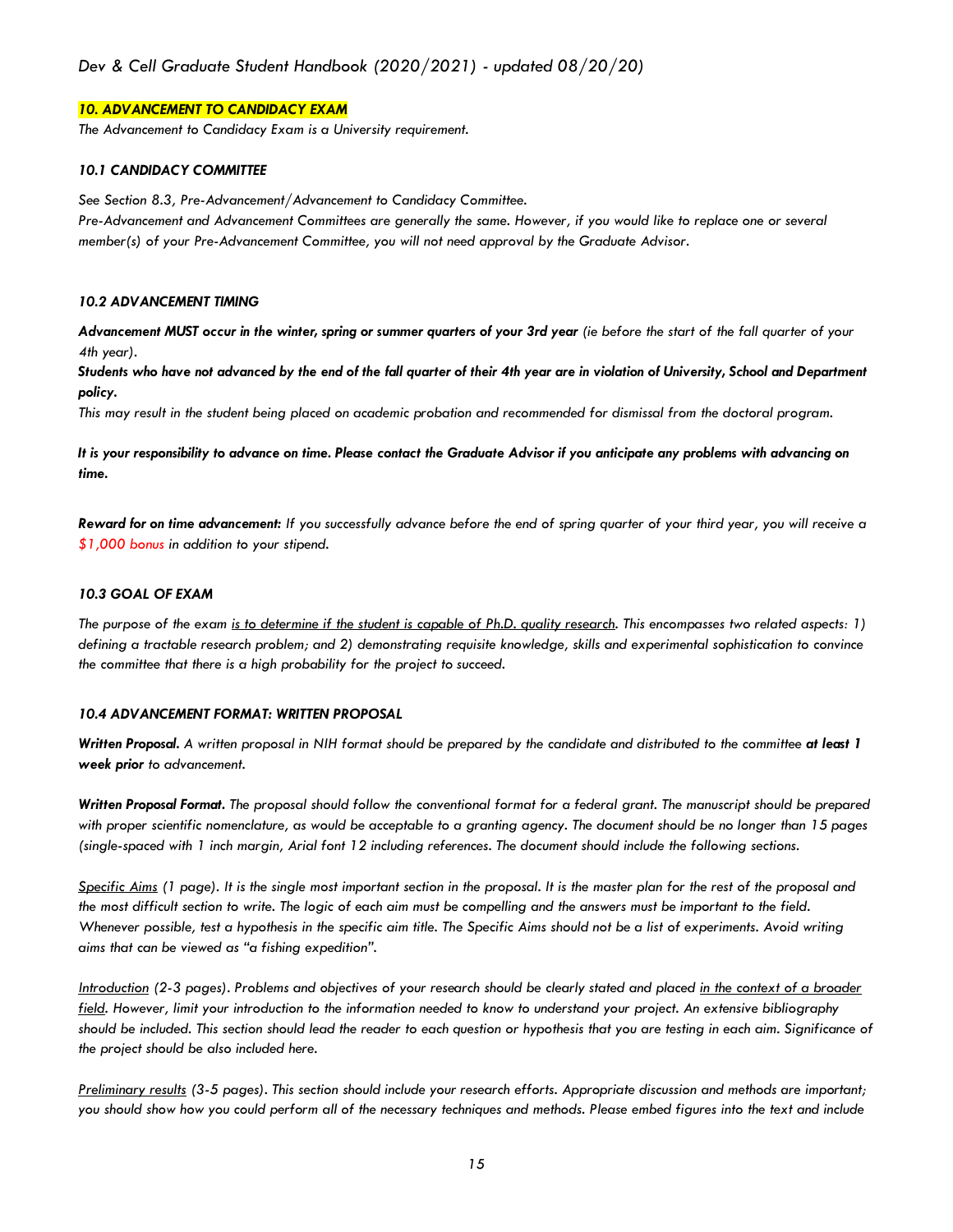*a brief legend. Figures and Tables must be absolutely clear and visible.* 

*Proposed research (3-6 pages). The proposal should address the feasibility of various experiments and point out caveats that might be encountered and how these could be circumvented. Be sure to include positive and negative controls, analysis and interpretation, pitfalls and alternative approaches, and somewhat detailed methods. Outline your priority.*

*Note: To see how such a document should look, it is a good idea to obtain an advancement document from previous students in your lab or in the department as an example.* 

#### *10.5 ADVANCEMENT FORMAT: ORAL PRESENTATION (please schedule a 2 hour period)*

*The oral portion of the exam will involve the presentation of background material, preliminary results and a summary of proposed experiments. The presentation should be ~40-45 minutes (30-40 PowerPoint slides), although committee discussion will usually interrupt the flow. During this time the committee will evaluate whether or not you have the ability to formulate questions on important biological issues. You may be asked to discuss experimental design, required controls for an experiment, and possible artifacts or caveats. You will be expected to place the significance of the research project in a broad context, and demonstrate indepth knowledge of the discipline in which you are working.*

*\*\*At the end of this meeting, the student should present a completed IDP to the committee. The completed form will be submitted, together with the advancement paperwork, to Lindsay Malter Simmons.*

#### *10.6 PAPERWORK*

*You will need Ph.D. FORM I: ADVANCEMENT TO CANDIDACY–PH.D. DEGREE. This form can be downloaded from Graduate Division http://www.grad.uci.edu/forms/*

*Upon successful completion of your Advancement, the form must be signed first by your committee (at the advancement meeting), then by the Graduate Advisor. You should put asterisks next to those members of your Advancement Committee who will serve on your Thesis Committee. Students and faculty must also complete the conflict of interest statement on page 3, and check the "has /has not" box. You must then turn in this paperwork to the department office. It will then be forwarded to Assoc. Dean Mulligan for his signature, and then to Graduate Division.*

#### *10.7 EXAM OUTCOMES AND CONSEQUENCES*

*There are two possible outcomes of the exam:* 

*1) You pass the exam and can expect to spend another one to three more years of lab work to complete the Ph.D. thesis 2) You do not pass the exam. Depending on the feedback from your committee, you may have to prepare a new advancement document, provide additional experimental results or additional tutorial or course work to remedy any deficiencies. You will be allowed to retake the Advancement exam, but failure to pass a second attempt will result in the student not making satisfactory progress. A student who is not making satisfactory progress at this stage may be recommended to withdraw from the doctoral program with a possibility of the completion of a Master's degree.*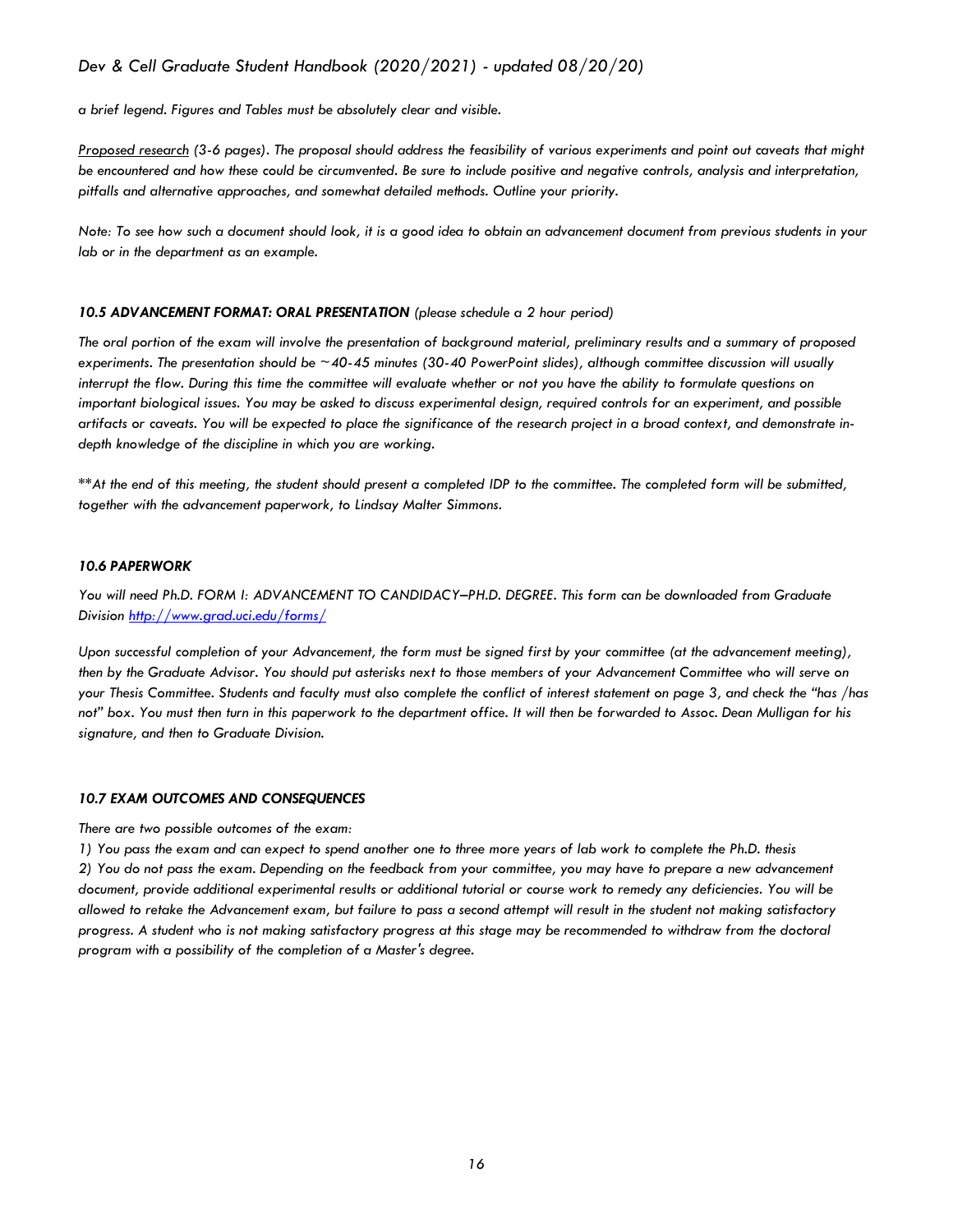#### *EXPECTATIONS FOR ADVANCEMENT TO CANDIDACY EXAM (this document is also in the appendix)*

*Points the Committee will consider in evaluating your performance:*

- *1. Are the experimental Aims proposed supported by a strong rationale? Is it clear you have selected problems that you should address and not just problems that you could address?*
- *2. Will testing the hypotheses underlying your Aims lead to significant and impactful research worthy of publication in a peerreviewed journal?*
- *3. Have you or the lab acquired the necessary preliminary data to support the feasibility of your experimental plan?*
- *4. Will you have access to the reagents, tools, and equipment necessary to complete the experiments you propose?*
- *5. Will you have the skills necessary to complete the work you have planned? If not, how will you acquire these skills?*
- *6. Can the project be completed or at least lead to a publication within the normal time to degree?*
- *7. Are the Aims proposed connected, cross-informative, or synergistic in any way? This is desirable, but not essential in every case.*
- *8. Can you fluently discuss the answers to questions 1-7 without significant assistance from your thesis advisor?*
- *9. Are you familiar with the relevant background literature for your project? Mastery is not expected at this stage, but students who successfully advance will have demonstrated the ability to identify, read, understand, and summarize primary literature relevant to their thesis work.*
- 10. Does you understand the appropriate controls for the experiments proposed and the caveats of the techniques you will *utilize? Can you explain at a basic level how the assays that will be utilized work?*
- *11. Are you able to prepare a cogent oral presentation describing your research plans? Again, training is on-going, but it is expected that a student who successfully advances will be able to prepare a clear and organized slide set to support their proposed research.*
- *12. Is the written AtC document carefully prepared and does it use appropriate scientific language? Are figures clear, accurate, and readily understood? Are appropriate references cited throughout the document?*

*REMEMBER TO PRINT OUT THE FORMS THE COMMITTEE NEEDS TO SIGN AND BRING THEM TO THE ATC EXAM! : )* 

*Students who do not successfully AtC on the first attempt will be allowed a second attempt without any punitive action as long as standard deadlines for adequate progress to degree are met.*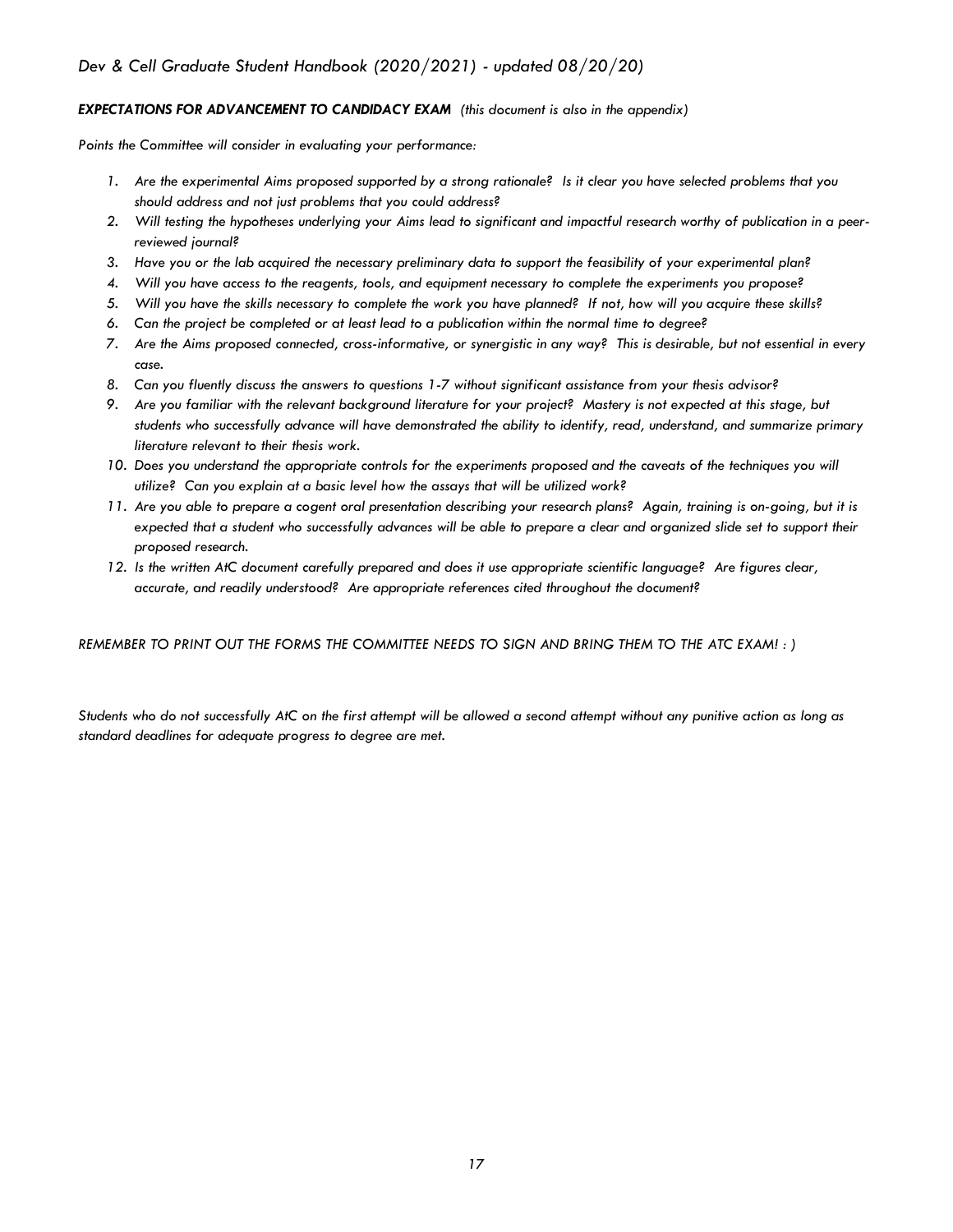#### *11. THESIS COMMITTEE*

#### *11.1 OVERVIEW*

*Once you have advanced, your Thesis Committee will provide guidance on your research project and will ultimately judge whether or not you have satisfied the requirements for a Ph.D. degree at your Thesis defense. Your thesis committee will generally be your Advancement to Candidacy Committee, or a subset of this committee.*

#### *11.2 THESIS COMMITTEE*

*The relevant regulations can be found in the online manual of the Academic Senate, PART II, Chapter IV, Regulation 920. Doctoral Committee. http://www.senate.uci.edu/senateweb/default2.asp?active\_page\_id=727*

#### *Thesis Committee:*

*typically the same as, or a subset of, the Advancement to Candidacy Committee. Requirements:* 

- *At least 3 members, but having 4 or 5 members is advised. Choose them in consultation with your thesis advisor.*
- *The chair of the committee is your thesis advisor. S/he counts as one of the members. Chair must hold a primary or joint faculty appointment in Dev & Cell.*
- *A majority of the members (2 out of 3, 3 out of 4, 3 out of 5, etc.) must hold primary or joint faculty appointments in Dev & Cell.*
- *There is no requirement for an outside member. In principle every single member could hold a primary appointment in Dev & Cell.*

#### *11.3 WHEN TO FORM YOUR COMMITTEE*

*You will form your Thesis Committee at the end of your Advancement. On the ADVANCEMENT TO CANDIDACY–PH.D. DEGREE form, you will indicate those members of your Advancement Committee who will remain on your Thesis committee by putting an asterisk (\*) next to their names.* 

#### *11.4 CHANGES TO YOUR COMMITTEE*

*Once the Thesis Committee is formed, the members remain in place until you graduate. Any changes (dropping, adding, or replacing members) require approval by the Graduate Advisor. A request should be submitted stating the existing thesis committee, the reason for the change in committee composition, and the new thesis committee members.*

*The request has to be reviewed and signed by the Graduate Advisor and the Associate Dean prior to submission to Graduate Division. Lindsay Malter Simmons can help you with the preparation of the document.*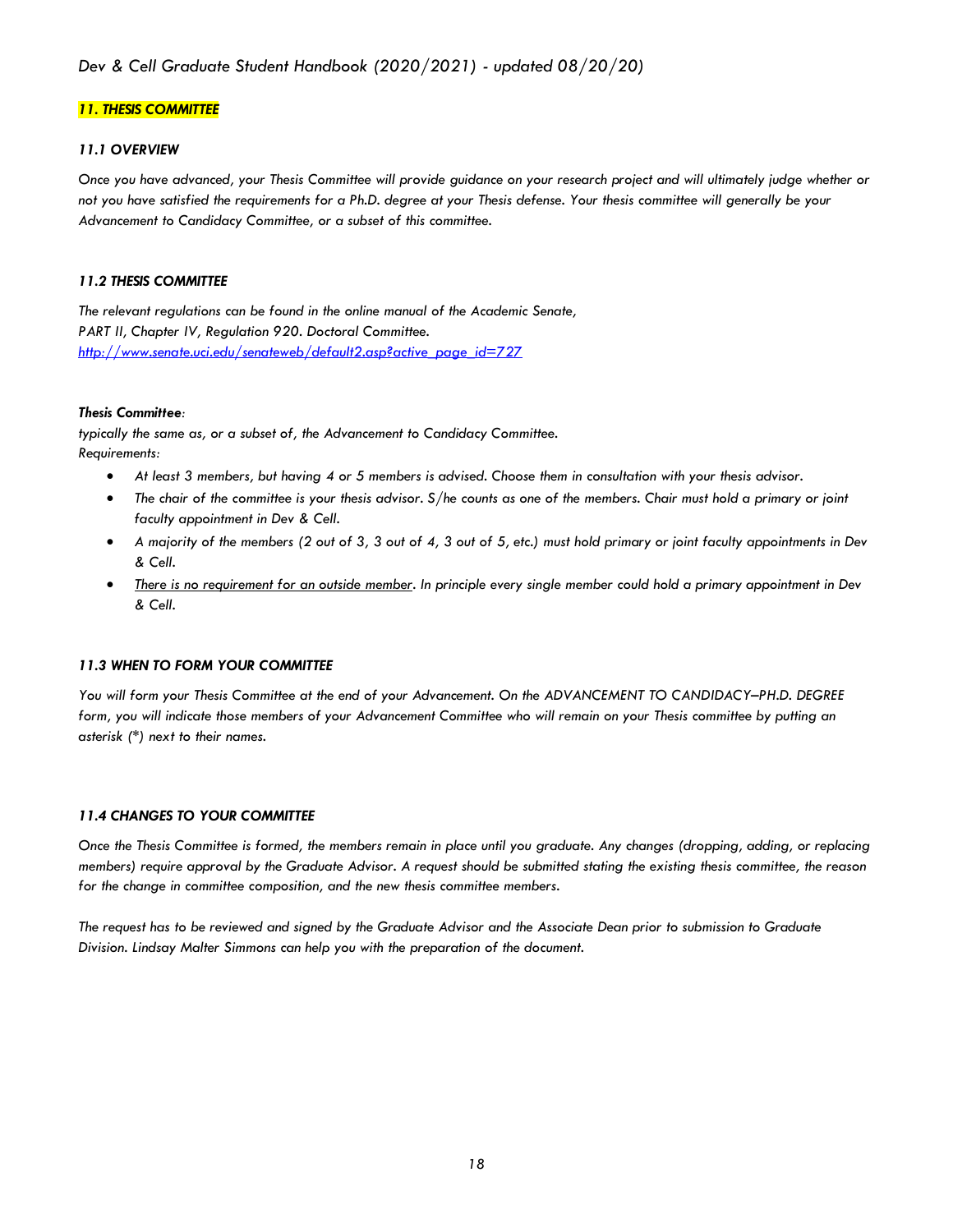#### *12. RESEARCH IN PROGRESS TALKS*

- *You will be asked to give a Research in Progress (RIP) talk approximately once a year, either*
	- o *in journal club (in year 2, in front of other students and a small faculty committee (journal club instructor, your thesis advisor and two additional faculty member of your choice)*
	- o *as part of the weekly Dept seminar (in front of whole department).*
- *The format of the talk is 20 minutes for presentation plus 10 minutes of Q & A.*
- *Practice your talk so that it does not go over 20 minutes.*
- *When the journal club instructor or the Departmental RIP Organizer assigns you to a RIP slot, it is not a suggestion, it is an assignment. The only valid reasons for asking for an alternative time slot are (a) if you are attending an out-of-town scientific meeting or (b) if you have a teaching assistant duty that meets at the same time as your scheduled RIP.*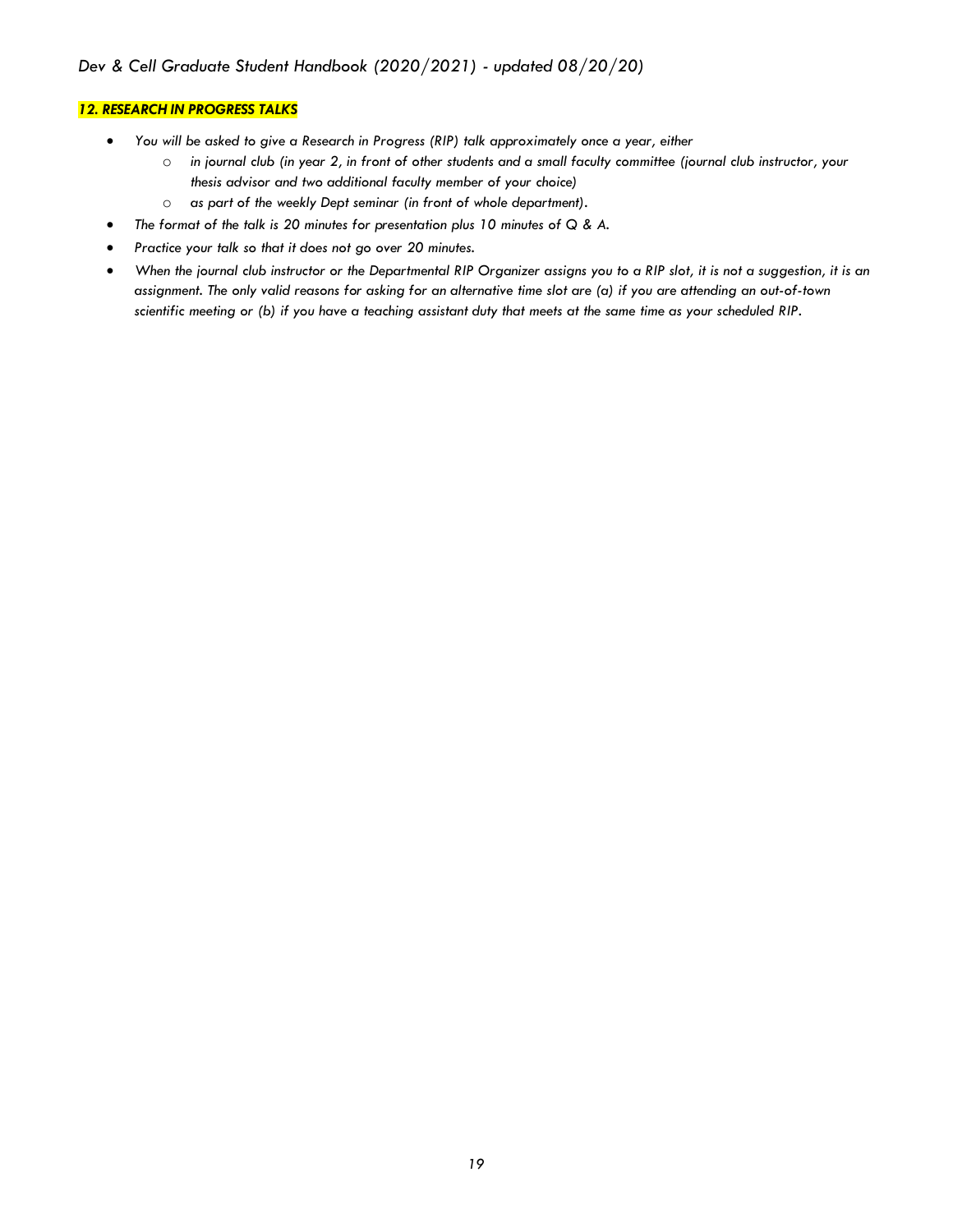#### *13. ANNUAL THESIS COMMITTEE (TUNE-UP) MEETINGS*

#### *13.1 TUNE-UPS: KEY FACTS*

- *Tune-up meetings must be held AT LEAST once a year, every year between advancement and graduation. They are a Campus, School and Department requirement, and it is your responsibility to schedule these meetings.*
- *Committee: Your thesis committee with all members listed on the Advancement to Candidacy form, or your approved modified committee (see 11.4). However, if your are encountering severe difficulties with scheduling a committee meeting, you can petition to the Graduate Advisor to hold the meeting with only a subset of your committee.*
- *The goal of these meetings is to provide input and feedback on your thesis progress, and to approve of proposed changes in the direction of your thesis work. If your project has reached a point where you would like to get more input from your committee, please do not hesitate to call in a committee meeting.*
- *Tune-up meetings are held with your Thesis Committee.*
- *For the annual committee meeting, you must submit a 2-3 page Progress Report to each committee member. This document is due no later than 72 hours prior to the scheduled meeting time. It should reflects what you have accomplished, what has been difficult and what you plan to do.*
- *At the meeting, you will give an oral presentation (with slides) on your research progress and future plans (as outlined in your written document).*
- *Paperwork:*
	- o *Before the meeting, complete the form "Second year meeting, pre-advancement and tune-up form", that you download from the departmental website: http://devcell.bio.uci.edu/graduate-programs/grad-forms/ Type a 1 paragraph summary of your scientific progress on the form. Fill out the details, circle "Tune-up" on the form, and take it to the meeting.*
	- o *At the meeting: Record the comments and recommendations of the committee on this form and have the committee members sign the form.*
	- o *After the meeting: It is your responsibility to discuss these comments and suggestions with your advisor, to summarize them on the third page of the committee meeting form, which has to be signed by your advisor (see also page 12). After that, please submit the entire committee meeting form promptly to the Department office (Lindsay Malter Simmons).*

*Please note that this form is the record that this meeting has taken place!*

• *Discussion of the IDP: Please present a completed IDP document at each annual committee meeting and discuss your plans with your committee. The completed IDP should be submitted to Lindsay Malter Simmons for inclusion in your file.*

#### *13.2 TUNE-UP FORMAT*

*The tune-up meeting should be designed to remind the committee of your research area and the major questions your work*  addresses, and review the experimental studies you have done and hope to do in the next 12 months. A suggested outline for the *presentation is 30-45 min. with background, results, and plans. A series of experiments to be accomplished for the Ph.D. and a tentative end date will be discussed.*

*The student's file containing the advancement proposal, previous research summaries (if applicable), and previous comments of the committee (if applicable) will be brought to the meeting.*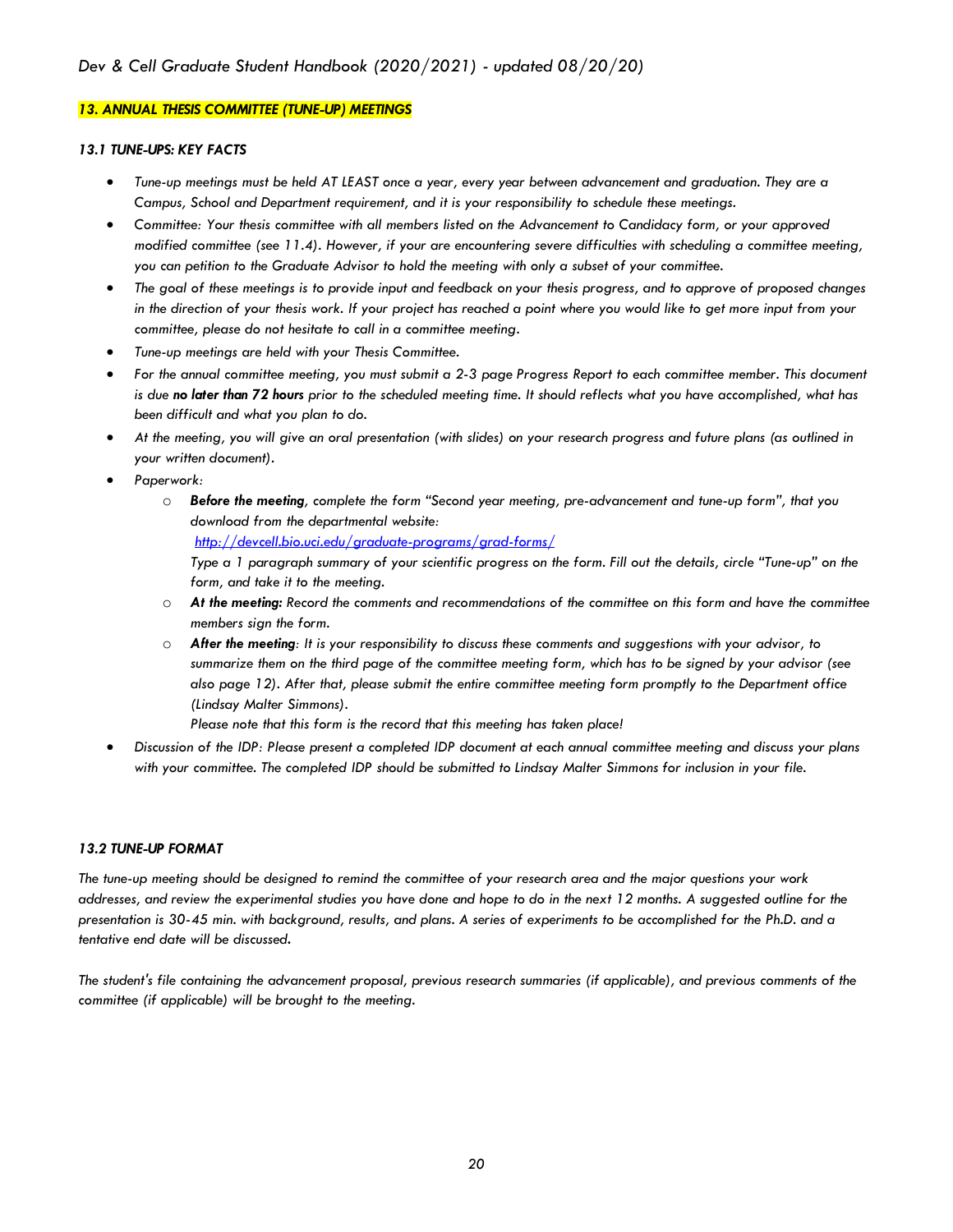#### *14. PLANNING OF THESIS WRITING AND GRADUATION*

#### *14.1 TIMELINE FOR PREPARING YOUR GRADUATION*



*Fig. 1: Timeline for the 1-year countdown to degree (this document is also in the appendix). Please enter dates to generate your personal timeline, then discuss with your advisor and committee members*

#### *14.2 THESIS WRITING WORKSHOP*

*The department recommends that you start to plan out your thesis document and organize your reading early so that you will be able to provide a global perspective on how your research questions and findings fit into the published knowledge of the field. About 1 year before your planned graduation, start working on a 5-7 page DRAFT of the introduction of your thesis, and share this document with your committee at your green-light meeting.*

In order to facilitate this process, to get going and to hold yourself accountable, we highly recommend that you form a writing *group with other students in the department who are approaching the same checkpoint. This group should meet once/week and give you protected time to work on reading, outlining and writing. It will also provide you with a network of other scientiest to discuss the challenges you are encountering and learn from each other – please contact the Grad Advisor for more information and suggestions.*

*Note: Just like for the Advancement Document, it is a good idea to obtain one or several PhD theses from previous students in the lab as samples so that you can clearly see what is expected.*

#### *14.3 PRE-DEFENSE MEETING*

*Your final tune-up meeting is your Pre-Defense ("Green-light") Meeting. This must be held no more than 6 months prior to your Defense\*. At this meeting your Thesis Committee will assess if you are ready to defend within the next 6 months.*

- *Before the meeting, complete the form "Second year meeting, pre-advancement and tune-up form", that you download from the departmental website: http://devcell.bio.uci.edu/graduate-programs/grad-forms/. Type a 1 paragraph summary of your scientific progress on the form. Fill out the details, circle "Pre-Defense" on the form, and take it to the meeting.*
- *At the meeting: Record the comments and recommendations of the committee on this form. Have the committee members sign the form and submit it promptly to the Department office (Lindsay Malter Simmons).*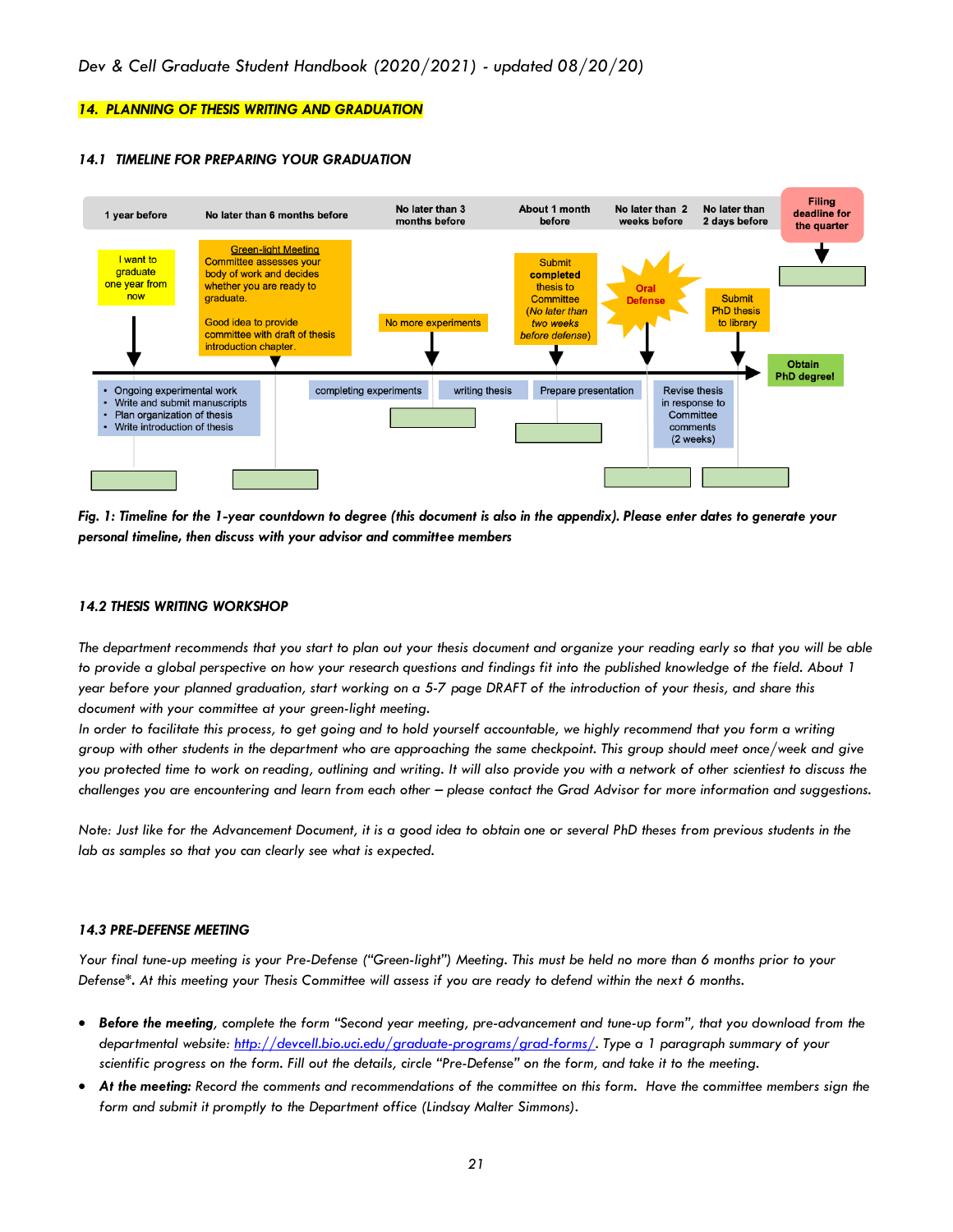• After the meeting: It is your responsibility to discuss these comments and suggestions with your advisor, to summarize them on the *third page of the committee meeting form, which has to be signed by your advisor. After that, please submit the entire committee meeting form promptly to the Department office (Lindsay Malter Simmons). Please note that this form is the record that this meeting has taken place!*

*The Pre-Defense meeting is a Department-level requirement, but you will not be allowed to schedule your defense unless this form is on file and current.*

*\*unless an exception from the Graduate Advisor is obtained.*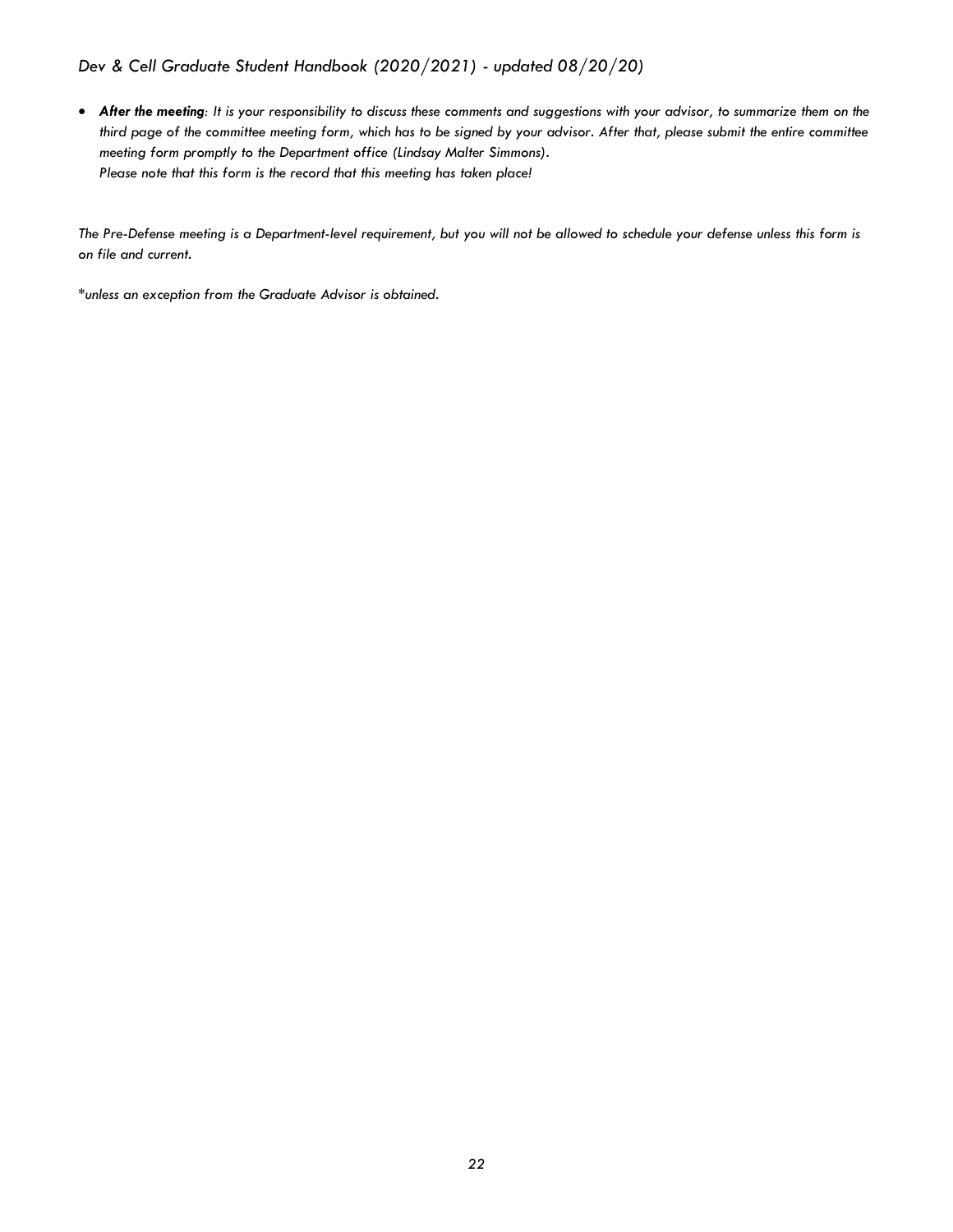*15. THESIS DEFENSE (see note below for how to plan your graduation)*

#### *15.1 PH.D. REQUIREMENTS– THESIS RESEARCH*

*It is expected that a student receiving a Ph.D. in the department of Developmental & Cell Biology will be able to identify a significant body of work that they have been primarily responsible for, with regard to the formulation of the experiments, the acquisition and interpretation of the data, and the writing of a manuscript(s). It is also expected that this work will constitute a novel contribution to the body of scientific knowledge, suitable for publication as a research article in one or more peer-reviewed journals. Obviously, the clearest way to demonstrate that this goal has been achieved is to have one or more first-author or co-first author papers published or in press at the time of defense. However, the thesis committee may in some cases approve the defense if the work is clearly of publication quality, even if it has not yet been published. The thesis committee may also decide that substantial contributions to two or more non-first author manuscripts/projects meet the requirements towards a Ph.D. degree.*

#### *15.2 MAXIMUM TIME TO DEGREE*

*In general, students in the Department defend their thesis in their 5th or 6th year.* 

*7th year students: You must defend your thesis before the end of your 7th year - the Graduate Dean will NOT permit students to enroll past their programs' maximum time to degree (7 years). In the fall quarter of your 7th year, you must hold a committee meeting during which you must present a timeline to degree plan that includes a thesis defense before the end of spring quarter.*

*A copy of this proposed timeline to defense document, signed by all your committee members, must be provided to the Departmental Graduate Advisor before the end of fall quarter to remain in good academic standing.(A pre-defense meeting must be held no more than 6 months prior to your defense).* 

#### *15.3 THESIS DEFENSE*

*You must submit a final draft of your written Thesis to your Committee at least two weeks before the Defense to your committee. Failure to meet this requirement will result in your defense being cancelled or postponed, and you will be responsible for any fees that result.*

*All Thesis Defenses must be scheduled through the Dept. office. It will verify that the Pre-Defense Meeting requirement has been met.*

*You must defend your thesis by providing a formal 1-hour seminar that is open to the public, which will be followed by a closed committee meeting to evaluate your performance. All committee members should be present during the thesis defense. If any committee member cannot attend, pre-approval from the Graduate Advisor is required. At the minimum, 3 committee members must be present for the Defense to be official.*

#### *15.4 PAPERWORK*

*You will need "Ph.D. Form II - Signature Page / Report on Final Examination for the Ph.D. Degree" which can be obtained from http://www.grad.uci.edu/forms/. Contact Graduate Division regarding other requirements, thesis formatting issues, etc. When your thesis and paperwork has been signed and turned in, you are officially a Doctor of Philosophy!*

#### *15.5 EMBARGO PAPERWORK*

*If you include unpublished data in your PhD thesis that should not yet be publically available, you can embargo your thesis at the library. Please discuss this issue with your PI.* 

*The required forms can be found at http://special.lib.uci.edu/dissertations/paper/td5.html*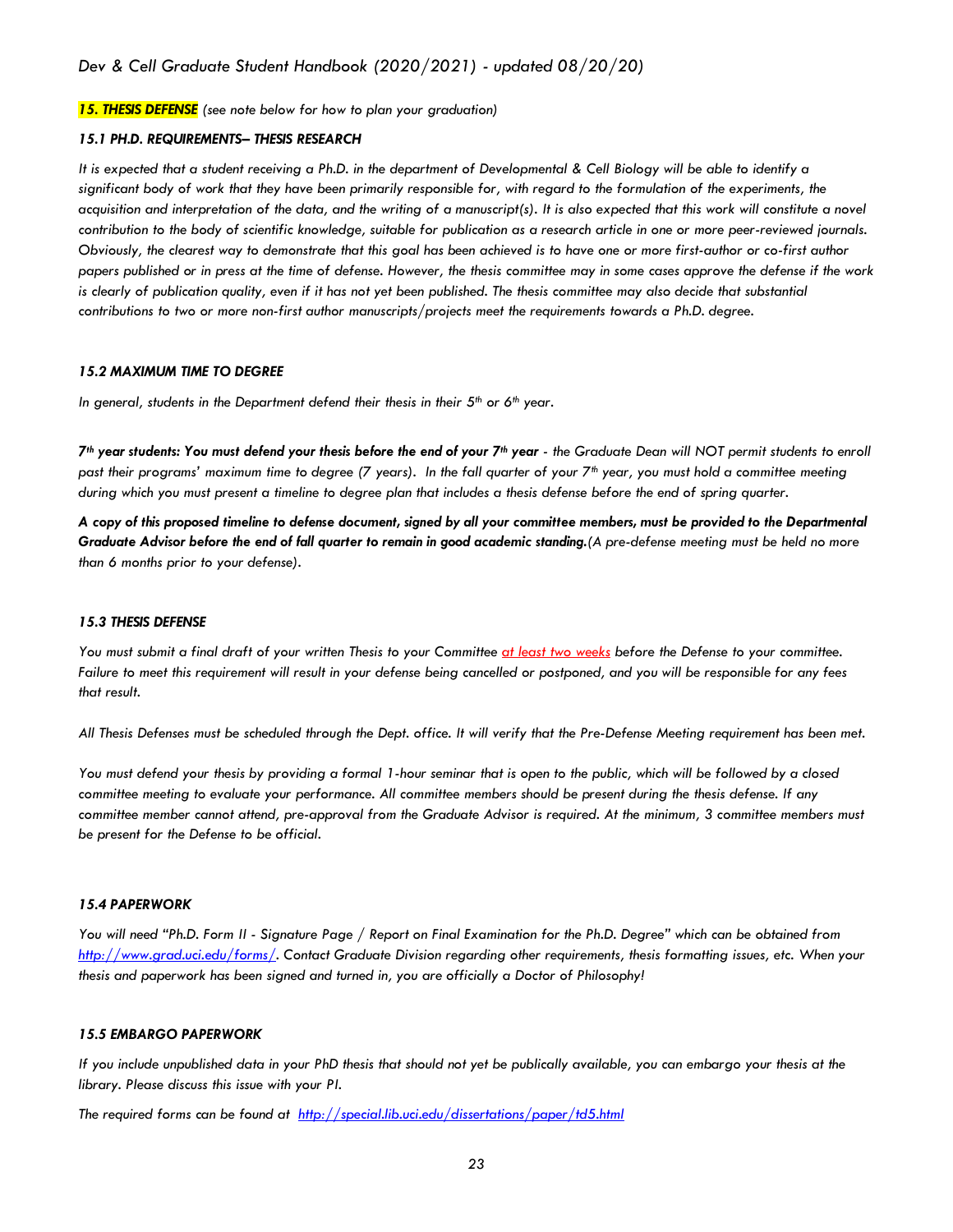#### *16. MASTER'S PROGRAM*

*(Please see document on Master's in Biological Sciences Program for more details)*

*The department offers two different Plans for obtaining a Master's in Science degree*

#### *16.1 M.S. BY PLAN I (Thesis option)*

#### *1. Course work*

*A minimum of 28 quarter units in approved courses is required, at least 20 of which must be earned in 200 series graduate-level courses exclusive of credit given for thesis research and preparation. A general examination is also required. Students in the MS program may be employed as teaching assistants, but units earned in University Teaching (399) may not be included to satisfy degree.*

- *Required Courses (minimum of 16 units): Graduate level didactic courses offered by the School of Biological Sciences (16 units, lecture or lab). A list of departmental or school graduate courses that will be available to the student will be identified by the graduate advisor at the time of admission.*
- *Research Courses. (Units as needed to complete thesis research). Independent Laboratory Research (e.g. Dev Bio 200).*
- *Elective Coursework (at least 8 units):*
	- o *Departmental seminars and journal clubs. Students are expected to enroll in graduate seminars and journal clubs that are typically required of doctoral students in that department.*
	- o *Additional graduate coursework or upper division undergraduate courses offered by the School of Biological Sciences. Upper division undergraduate coursework may not exceed 4 units, and the Associate Dean and departmental graduate advisor will approve any undergraduate coursework.*

#### *2. Advancement to Candidacy:*

*Advancement to candidacy for the MS degree is based on completion of required coursework. The advancement to candidacy paperwork is generally submitted one quarter prior to the thesis defense.*

*3. Committee meetings: Annual committee meetings with your thesis committee (see below) are highly recommended!*

#### *4. Dissertation:*

*The Master's thesis committee will consist of at least three faculty as detailed in the Graduate Student Handbook. The student will submit the M.S. thesis and give an oral defense to the committee. The thesis committee will approve the thesis with signatures on the signature page of the dissertation and the M.S. degree completion paperwork. The thesis will be filed according to UCI policy.*

#### *16.2. M.S. BY PLAN II (Comprehensive Examination)*

#### *1. Coursework*

*The curriculum includes a minimum of 36 units of coursework. Sixteen units of coursework in didactic graduate courses are required; these courses are generally core courses taken by doctoral students in the school. In addition, up to twelve units in research coursework may be earned. The remaining courses are selected from the elective course list. No more than 4 units of upper division undergraduate courses may be included. Students in the MS program may be employed as teaching assistants, but units earned in University Teaching (399) may not be included to satisfy degree requirements.*

- *Required Coursework (minimum of 16 units): Graduate level didactic courses offered by the School of Biological Sciences (16 units, lecture or lab). A list of departmental graduate courses that will be available to the student will be identified by the supervising PI and the graduate advisor at the time of acceptance.*
- *Research Coursework. Units (up to 12 units): Independent Laboratory Research (up to 12 units, e.g. Dev Bio 200).*
- *Elective Coursework (at least 8 units):*
	- o *Departmental seminars and journal clubs.*
	- o *Additional graduate coursework or upper division undergraduate courses offered by the School of Biological*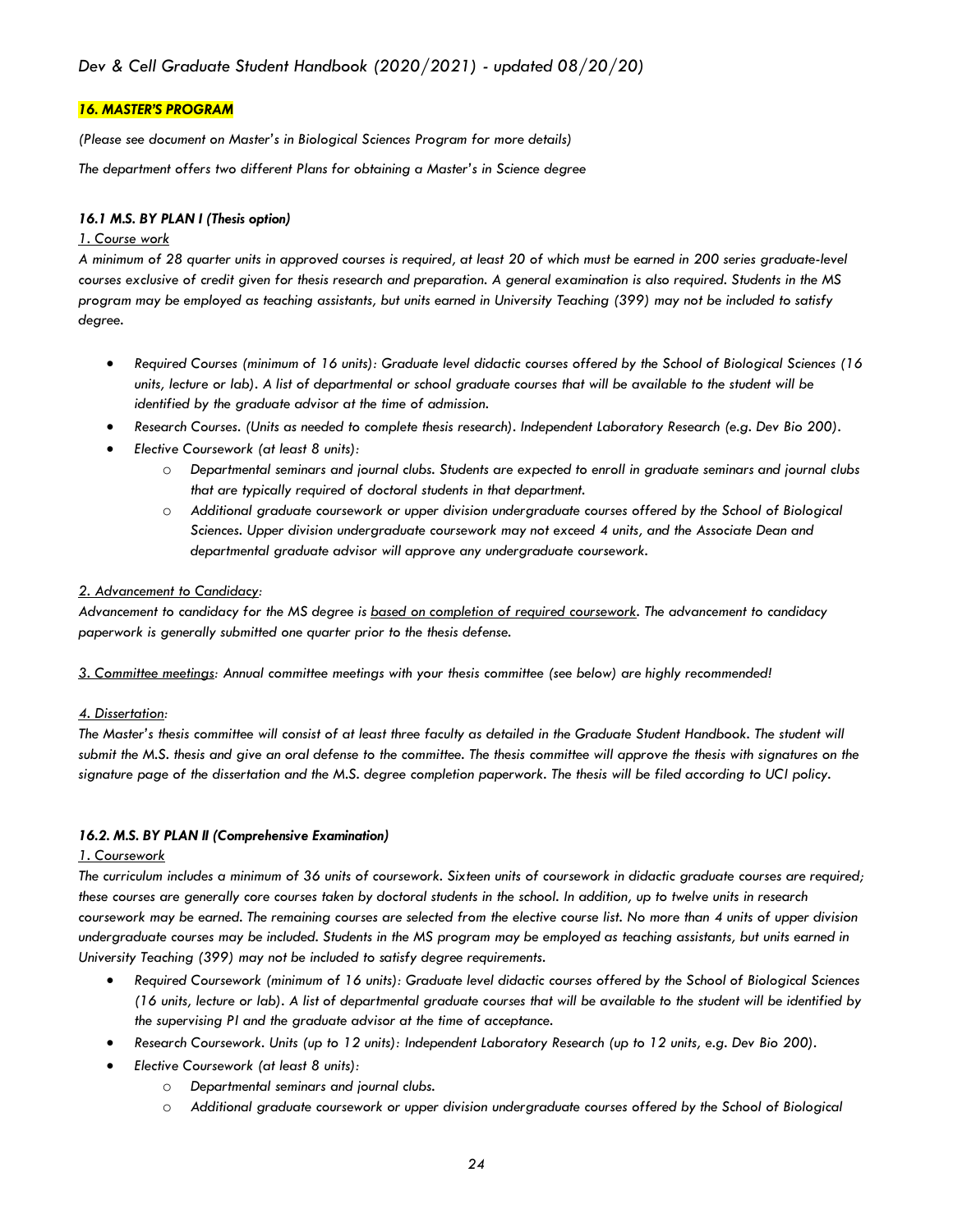*Sciences. Upper division undergraduate coursework may not exceed 4 units. Approval of the Associate Dean for Graduate Studies and departmental graduate advisor is required.*

#### *2. Advancement to Candidacy:*

*Advancement to candidacy for the plan II MS degree is based on completion of required coursework. The advancement to candidacy paperwork is generally submitted at the end of the second quarter of study, and the student should be on track to complete all requirements in the following quarter.*

*3. Committee meetings: Annual committee meetings with your thesis committee (see below) are highly recommended!*

#### *4. Comprehensive Exam:*

*The department will administer a comprehensive exam.*

*The exam will be administered by a committee of at least three departmental faculty, and may include written and oral sections. The recommended comprehensive exam format will includes a research presentation and may include additional portions such as a research proposal, presentation of a project, or other components.*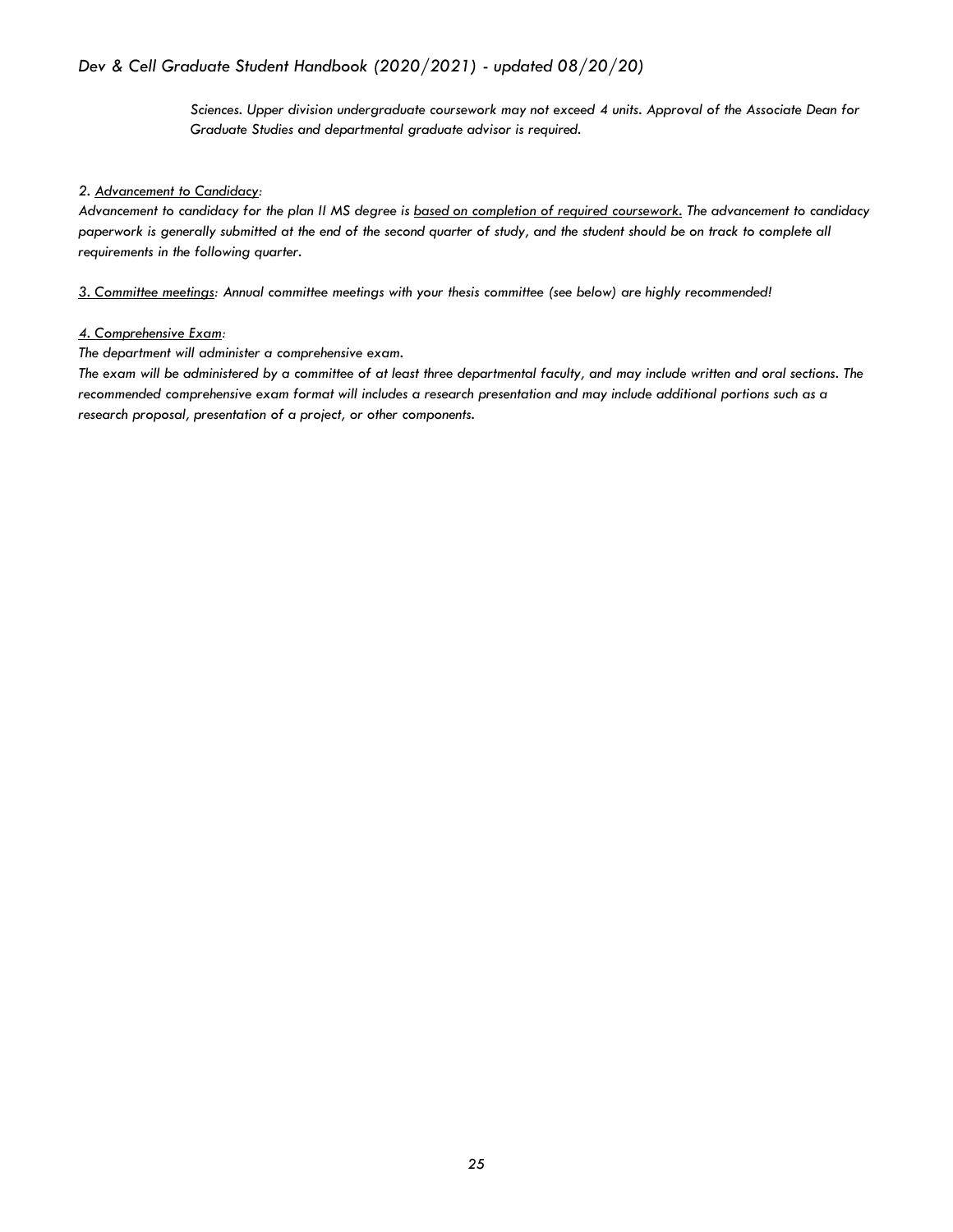## *16. APPENDX*

*These documents can be found on the Dev and Cell Website: https://devcell.bio.uci.edu/information-for-current-phd-students/*

- *Summary of the timeline for Graduate Students*
- *Expectations for Advancement to Candidacy*
- *Individual Development Plan (IDP)*
- *Committee meeting report form*
- *"Timeline to degree" countdown*
- *School of BioSci Professional Conduct*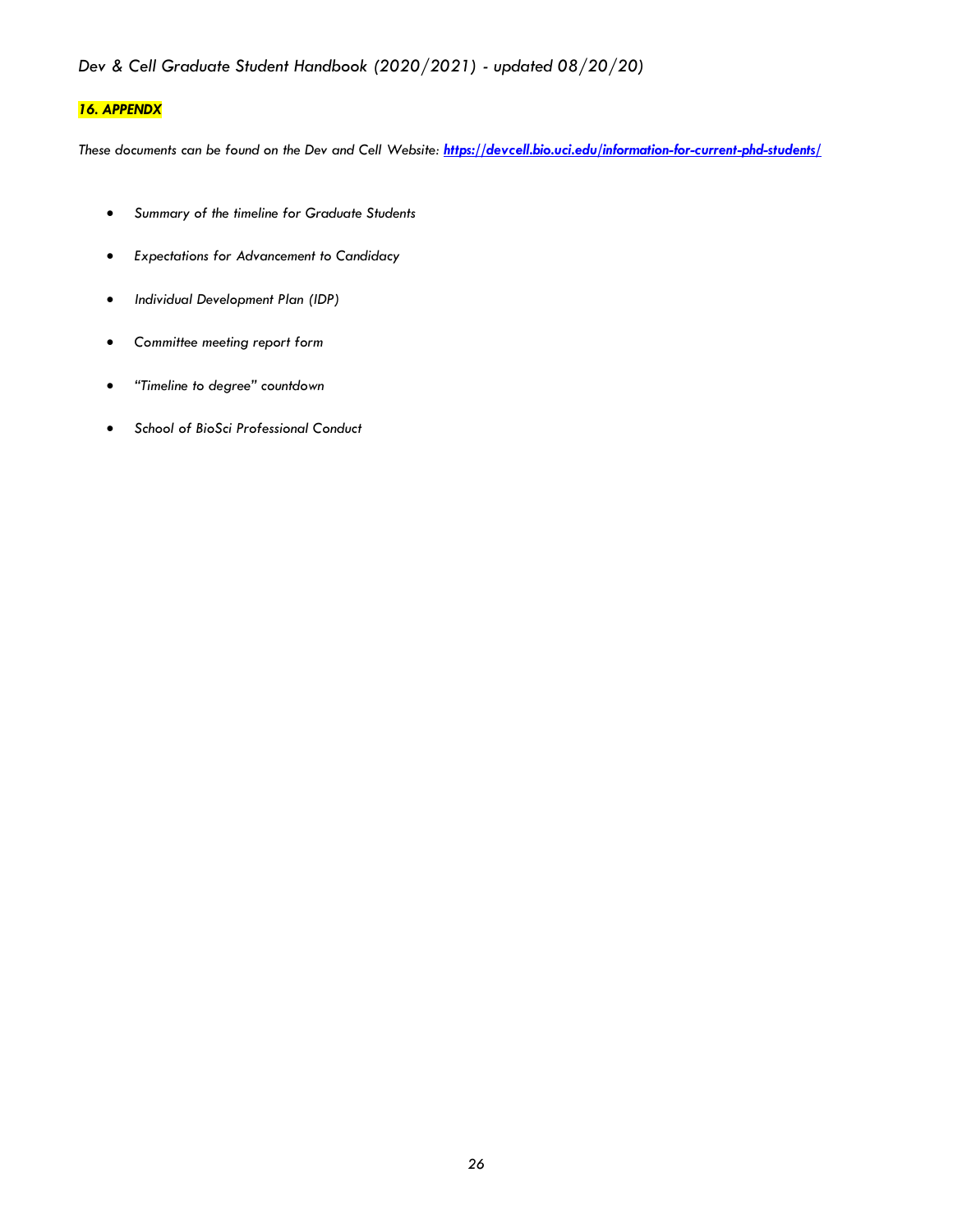## **SUMMARY OF DCB GRADUATE STUDENT EXPECTATIONS BY YEAR**

Details can be found in the Graduate Handbook on the DCB website - CSuetterlin, Graduate Advisor 10/03/18

## **YEAR 2**

- TA one quarter at 50%
- Enroll in the DCB journal club (JC) in all quarters (or request permission to attend other JC in fall or winter quarter)
- Attend DCB Thursday seminars and student Research-in-progress (RIP) talks
- Present a  $2^{nd}$  year RIP talk in DCB journal club in spring quarter
- Have a  $2^{nd}$  year committee meeting (after RIP or at other time).

## **YEAR 3**

- TA one quarter at 50%
- Enroll in the DCB JC in all quarters (or request permission to attend other JC in fall or winter)
- Attend DCB Thursday seminars and RIP talks
- Present a 20 min RIP talk in Thursday seminar slot
- Pre-advancement committee meeting in fall or winter quarter
- Advance to candidacy meeting: by the end of the summer of your 3<sup>rd</sup> year (MEETING THIS GOAL BY THE END OF SPRING QUARTER WILL EARN YOU \$1,000 FOR YOUR POCKET!!).

## **YEAR 4**

- Enroll in the DCB JC in all quarters (or request permission to attend other JC in fall or winter)
- Attend DCB Thursday seminars and RIP talks
- Present a RIP talk in Thursday seminar slot
- If you have not already advanced, please advance by the end of fall quarter. *Failure to do so will lead to academic probation in winter*. Please discuss delays with your advancement with the Graduate Advisor!!
- Have at least one thesis committee meeting this year.

## **YEAR 5**

- Enroll in the DCB JC in all quarters (or request permission to attend other JC in fall or winter)
- Attend DCB Thursday seminars and RIP talks
- Have at least one thesis committee meeting (present timeline to degree completion)
- Possibly defend thesis. Note: "*Green light" meeting* has to take place 6 months or less before your defense

## **YEAR 6 (if you have not graduated)**

- Enroll in the DCB JC in all quarters (or request permission to attend other JC in fall or winter)
- Attend DCB Thursday seminars and RIP talks
- Have a thesis committee meeting in fall quarter (present timeline to defense, discuss IDP)
- Defend thesis by end of the  $6<sup>th</sup>$  year Note: "*Green light" meeting* has to take place 6 months or less before your defense

## **YEAR 7 (YOU NEED TO GRADUATE ASAP)**

- Enroll in the DCB JC in all quarters (or request permission to attend other JC in fall or winter)
- Attend DCB Thursday seminars and RIP talks
- Have a thesis committee meeting in fall quarter and present timeline to defense. Failure to do so will lead to academic probation in winter!!
- Defend thesis by end of the spring quarter. Note: "*Green light" meeting* has to take place 6 months or less before your defense. **STUDENTS WILL NOT BE RE-APPOINTED FOR AN 8TH YEAR**

## **REQUIREMENTS FOR EACH COMMITTEE MEETING** (2<sup>nd</sup> year to graduation)

- Discuss your progress
- Spend 10 min or so on the discussion of your IDP with your committee
- Summarize the committee's comments and suggestions, discuss them with your Advisor
- Forms to be submitted: 1) Committee signature page, 2) Summary of comments, 3) IDP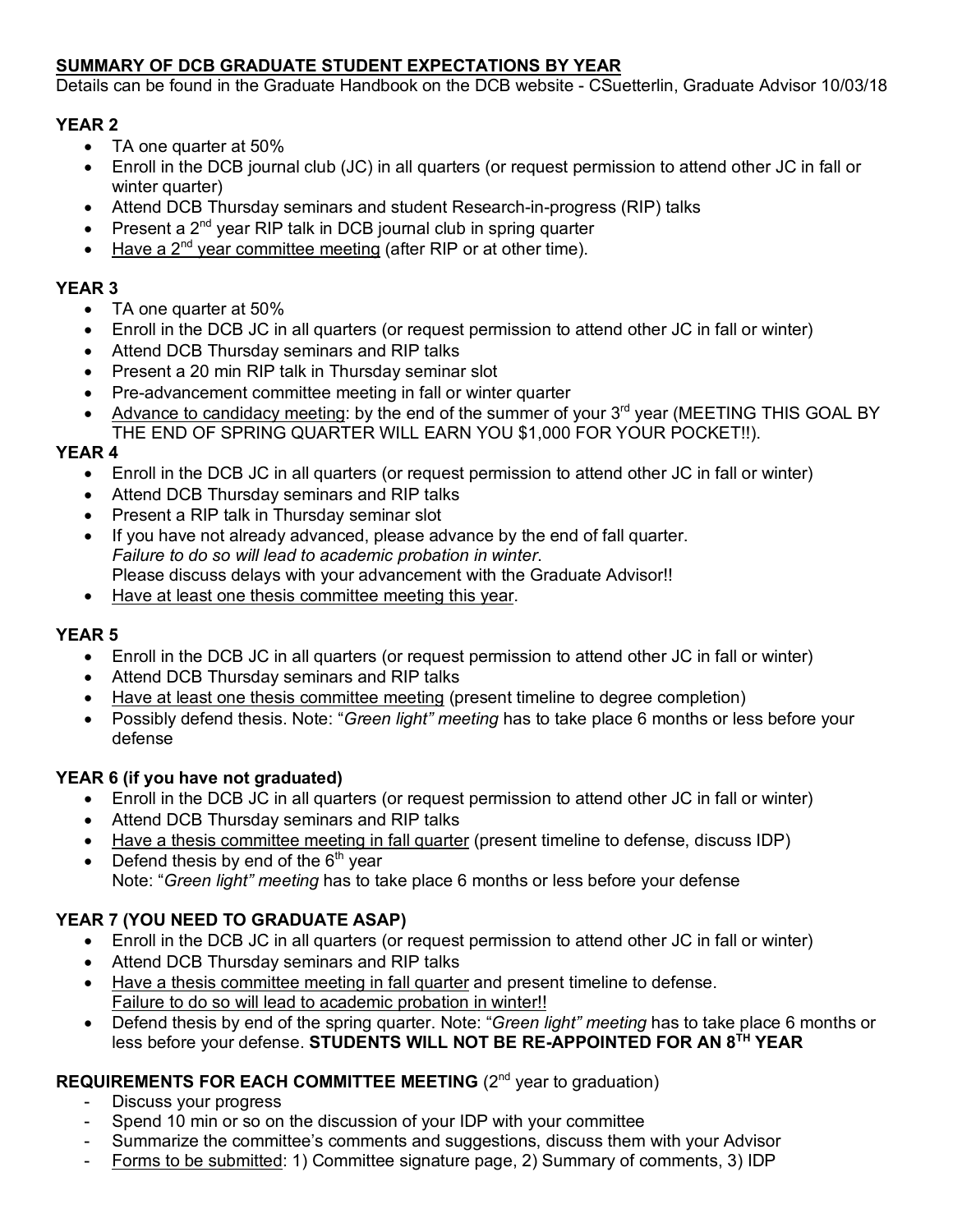## **EXPECTATIONS FOR ADVANCEMENT TO CANDIDACY EXAM**

Developmental and Cell Biology, revised October 3, 2018

From the Grad Handbook:

## *10.3 GOAL OF EXAM*

The purpose of the AtC exam is to determine if the student is capable of Ph.D. quality research. This encompasses two related aspects: 1) defining a tractable research problem; and 2) demonstrating requisite *knowledge, skills and experimental sophistication to convince the committee that there is a high probability for the project to succeed.* 

You need five members on the AtC Committee, the majority of which have to be DCB faculty members. Your advisor is the Chair of the Committee.

Here are points the Committee will consider in evaluating your performance:

- 1. Are the experimental Aims proposed supported by a strong rationale? Is it clear you have selected problems that you *should* address and not just problems that you *could* address?
- 2. Will testing the hypotheses underlying your Aims lead to significant and impactful research worthy of publication in a peer-reviewed journal?
- 3. Have you or the lab acquired the necessary preliminary data to support the feasibility of your experimental plan?
- 4. Will you have access to the reagents, tools, and equipment necessary to complete the experiments you propose?
- 5. Will you have the skills necessary to complete the work you have planned? If not, how will you acquire these skills?
- 6. Can the project be completed or at least lead to a publication within the normal time to degree?
- 7. Are the Aims proposed connected, cross-informative, or synergistic in any way? This is desirable, but not essential in every case.
- 8. Can you fluently discuss the answers to questions 1-7 without significant assistance from your thesis advisor?
- 9. Are you familiar with the relevant background literature for your project? Mastery is not expected at this stage, but students who successfully advance will have demonstrated the ability to identify, read, understand, and summarize primary literature relevant to their thesis work.
- 10. Does you understand the appropriate controls for the experiments proposed and the caveats of the techniques you will utilize? Can you explain at a basic level how the assays that will be utilized work?
- 11. Are you able to prepare a cogent oral presentation describing your research plans? Again, training is on-going, but it is expected that a student who successfully advances will be able to prepare a clear and organized slide set to support their proposed research.
- 12. Is the written AtC document carefully prepared and does it use appropriate scientific language? Are figures clear, accurate, and readily understood? Are appropriate references cited throughout the document?

## REMEMBER TO PRINT OUT THE FORMS THE COMMITTEE NEEDS TO SIGN AND BRING THEM TO THE ATC EXAM! : )

Students who do not successfully pass the AtC examination on the first attempt will be allowed a second attempt without any punitive action, as long as standard deadlines for adequate progress to degree completion are met.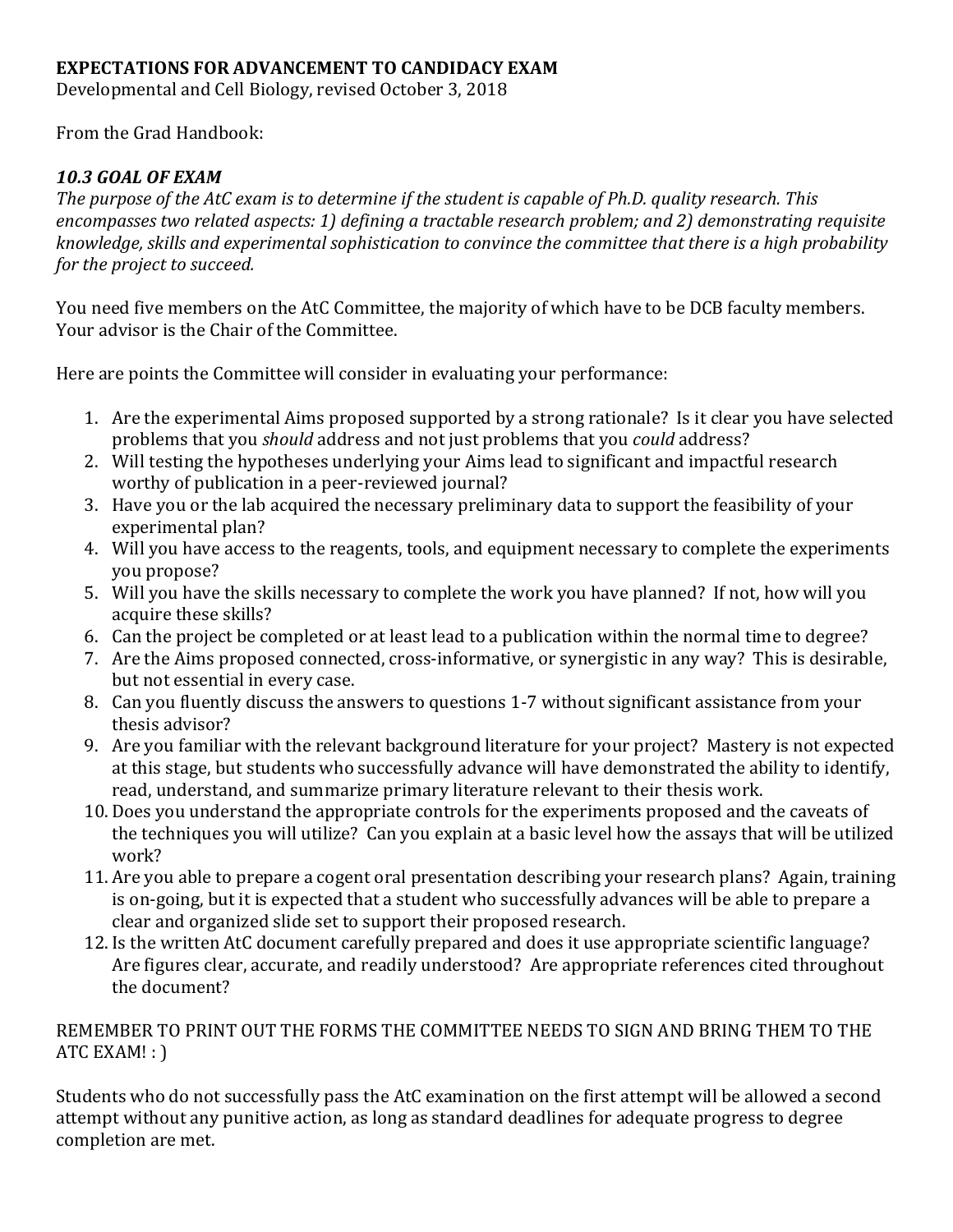

120 Aldrich Hall, Irvine, CA 92697-3180 Phone: (949) 824-4611 Fax: (949) 824-9096 www.grad.uci.edu

| <b>Name</b>                                       |                        |      |
|---------------------------------------------------|------------------------|------|
| Program                                           |                        |      |
| <b>NTTA</b><br>(Normative Time to<br>Advancement) |                        |      |
| <b>NTTD</b><br>(Normative Time to<br>Degree)      |                        |      |
| <b>Advisor</b>                                    |                        |      |
| <b>Mentor</b>                                     |                        |      |
| <b>Academic Year</b>                              | <b>Year in Program</b> | Date |

Instructions: The student should complete the IDP in preparation for a scheduled meeting with his/her mentor and advisor. The IDP is designed to foster communication in a variety of areas to ensure the student is receiving comprehensive feedback about both his/her progress to date and future expectations. Accomplishments, challenges and goals should be addressed as well as any performance/progress issues so that both the student and the mentor/advisor have a clear understanding of the student's progress toward the degree.

## **Academic Course Planning**

| In order to fulfill my academic goals and maintain NTTD progress, I plan to enroll in these courses. |
|------------------------------------------------------------------------------------------------------|
| <b>Annual Goals:</b>                                                                                 |
|                                                                                                      |
| <b>Long Term Plans:</b>                                                                              |
|                                                                                                      |
|                                                                                                      |
| <b>Mentor/Advisor Comments:</b>                                                                      |
|                                                                                                      |
|                                                                                                      |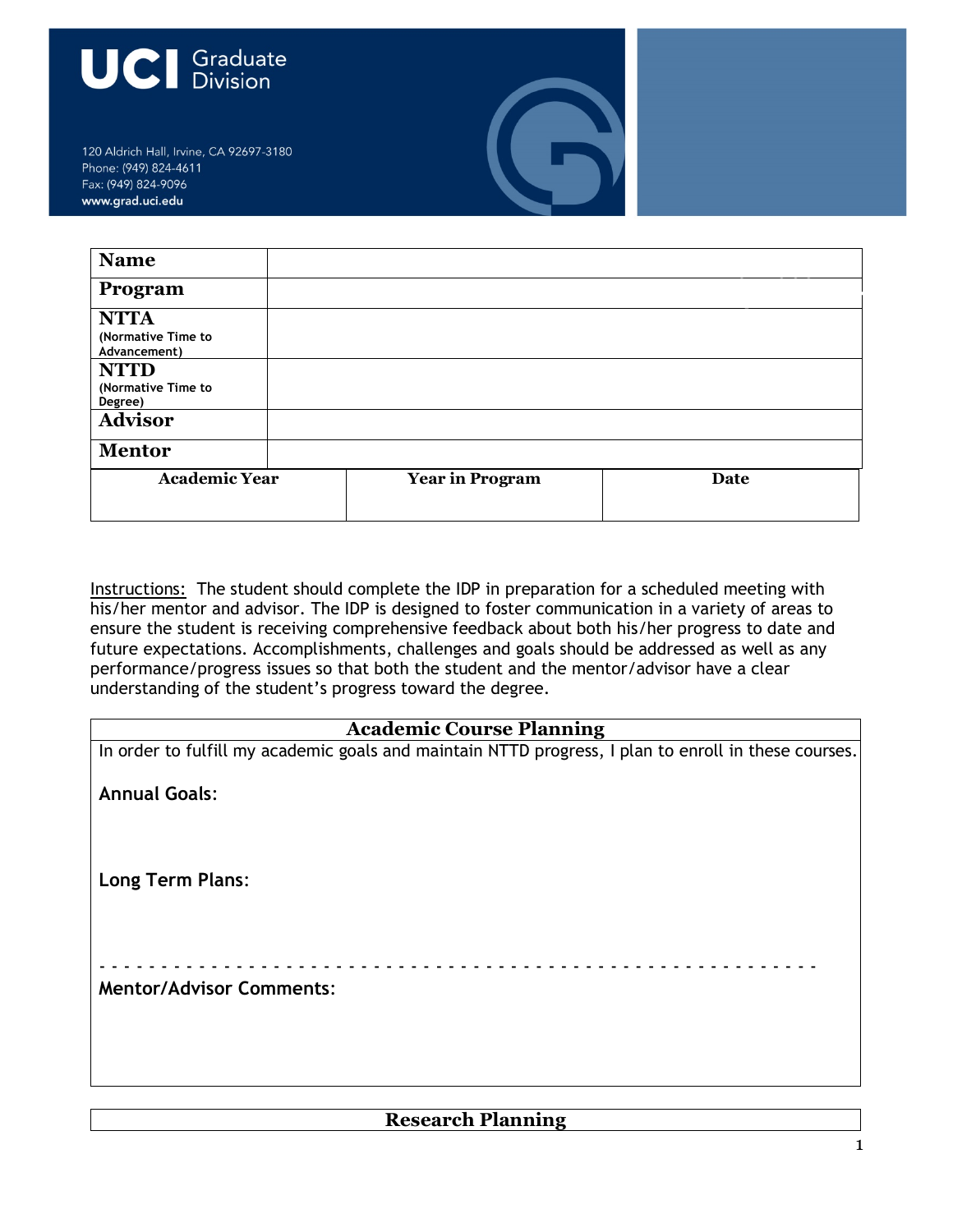# **UCI** Graduate



| I will make progress on my research agenda through the following: (include collaborations,<br>research theories that you've developed, and studies/projects that you've been involved with.) |  |  |
|----------------------------------------------------------------------------------------------------------------------------------------------------------------------------------------------|--|--|
| <b>Annual Goals:</b>                                                                                                                                                                         |  |  |
|                                                                                                                                                                                              |  |  |
|                                                                                                                                                                                              |  |  |
|                                                                                                                                                                                              |  |  |
| <b>Long Term Plans:</b>                                                                                                                                                                      |  |  |
|                                                                                                                                                                                              |  |  |
|                                                                                                                                                                                              |  |  |
|                                                                                                                                                                                              |  |  |
| <b>Mentor/Advisor Comments:</b>                                                                                                                                                              |  |  |
|                                                                                                                                                                                              |  |  |
|                                                                                                                                                                                              |  |  |
| <b>Conference/Publications Planning</b>                                                                                                                                                      |  |  |
| I plan to attend the following conferences. The professional papers I plan to submit (include<br>publications and submittal deadlines).                                                      |  |  |
| <b>Annual Goals:</b>                                                                                                                                                                         |  |  |
|                                                                                                                                                                                              |  |  |
|                                                                                                                                                                                              |  |  |
| <b>Long Term Plans:</b>                                                                                                                                                                      |  |  |
|                                                                                                                                                                                              |  |  |
|                                                                                                                                                                                              |  |  |
|                                                                                                                                                                                              |  |  |
| <b>Mentor/Advisor Comments:</b>                                                                                                                                                              |  |  |
|                                                                                                                                                                                              |  |  |
| <b>Career Planning</b>                                                                                                                                                                       |  |  |
| My long and short-term career goals. Skills and competencies I expect to develop and workshops                                                                                               |  |  |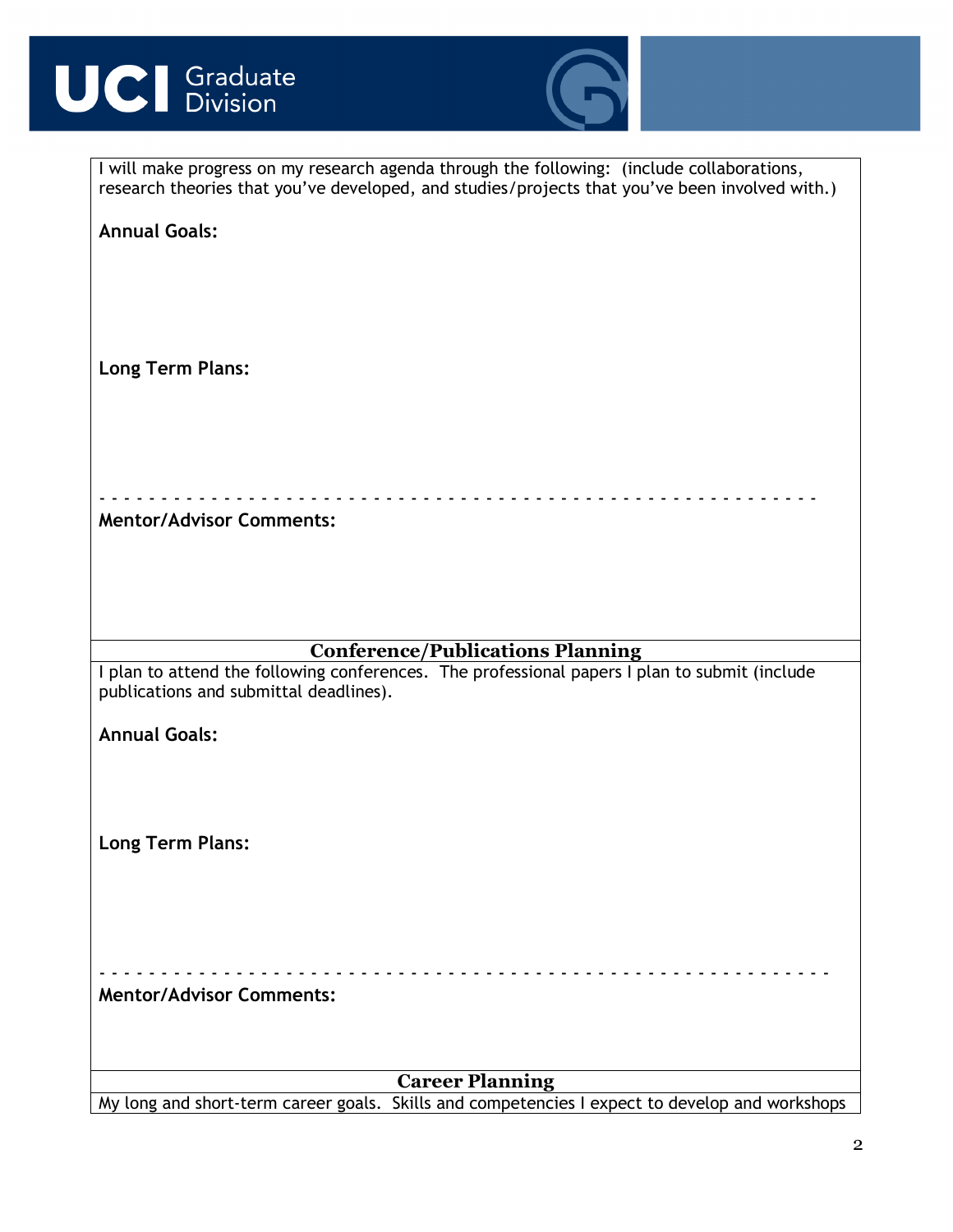



| I plan to attend.                                                                                                                              |  |  |
|------------------------------------------------------------------------------------------------------------------------------------------------|--|--|
| <b>Annual Goals:</b>                                                                                                                           |  |  |
|                                                                                                                                                |  |  |
|                                                                                                                                                |  |  |
|                                                                                                                                                |  |  |
|                                                                                                                                                |  |  |
| <b>Long Term Plans:</b>                                                                                                                        |  |  |
|                                                                                                                                                |  |  |
|                                                                                                                                                |  |  |
|                                                                                                                                                |  |  |
|                                                                                                                                                |  |  |
| <b>Mentor/Advisor Comments:</b>                                                                                                                |  |  |
|                                                                                                                                                |  |  |
|                                                                                                                                                |  |  |
|                                                                                                                                                |  |  |
|                                                                                                                                                |  |  |
| <b>Funding Planning</b>                                                                                                                        |  |  |
| My plans for securing funding each year of my graduate program. (Include Dept. Funding,<br>External Grants/Fellowships and Summer Internships) |  |  |
|                                                                                                                                                |  |  |
| <b>Annual Goals:</b>                                                                                                                           |  |  |
|                                                                                                                                                |  |  |
|                                                                                                                                                |  |  |
|                                                                                                                                                |  |  |
| Long Term Plans (including funding for dissertations and research projects):                                                                   |  |  |
|                                                                                                                                                |  |  |
|                                                                                                                                                |  |  |
|                                                                                                                                                |  |  |
|                                                                                                                                                |  |  |
|                                                                                                                                                |  |  |
| <b>Mentor/Advisor Comments:</b>                                                                                                                |  |  |
|                                                                                                                                                |  |  |
|                                                                                                                                                |  |  |
| <b>Health and Wellness Planning</b>                                                                                                            |  |  |
| This section highlights the importance of maintaining work-life balance to increase                                                            |  |  |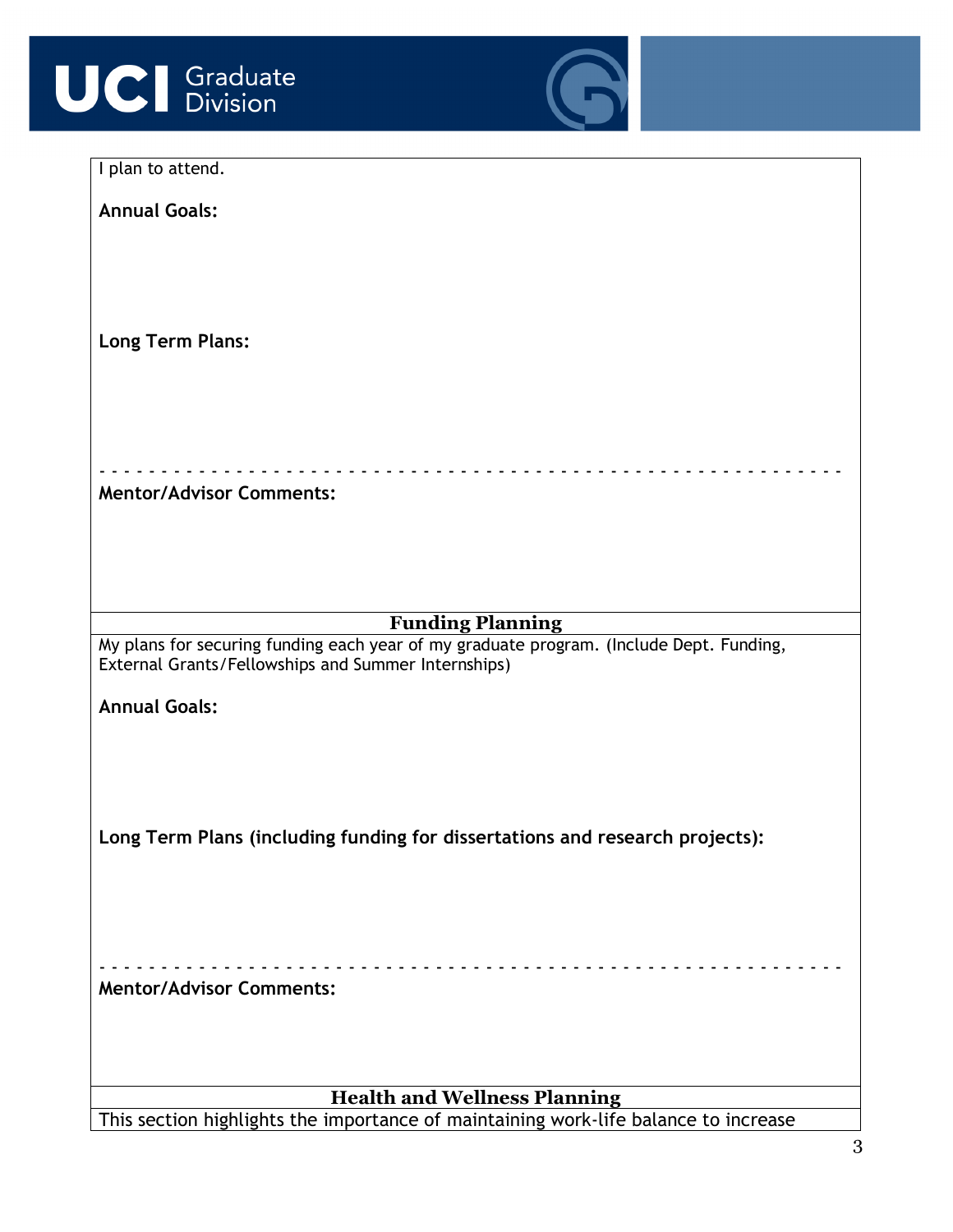# **UCI** Graduate



wellness and decrease risk for work burnout. Examples of health and wellness activities include participating in moderate to vigorous exercise 3 times a week, meditation, time management, eating balanced meals, getting appropriate hours of sleep, and having supportive social relationships.

I will prioritize my health and wellness by regularly engaging in the following personal and/or professional activities:

Weekly:

Monthly:

**Mentor/Advisor Comments:**

## **Leadership Development Planning**

- - - - - - - - - - - - - - - - - - - - - - - - - - - - - - - - - - - - - - - - - - - - - - - - - - - - - - - - - - - -

My leadership skills and competencies are being developed through the following (include positions held, activities and projects, civic engagement activities etc.) My professional leadership aspirations include the following activities:

**Annual Goals:**

**Long Term Plans:**

- - - - - - - - - - - - - - - - - - - - - - - - - - - - - - - - - - - - - - - - - - - - - - - - - - - - - - - - - - - - **Mentor/Advisor Comments:**

## **Dissertation Progress Planning**

I am aware of and am following the Department degree progress expectations through the

**IDP**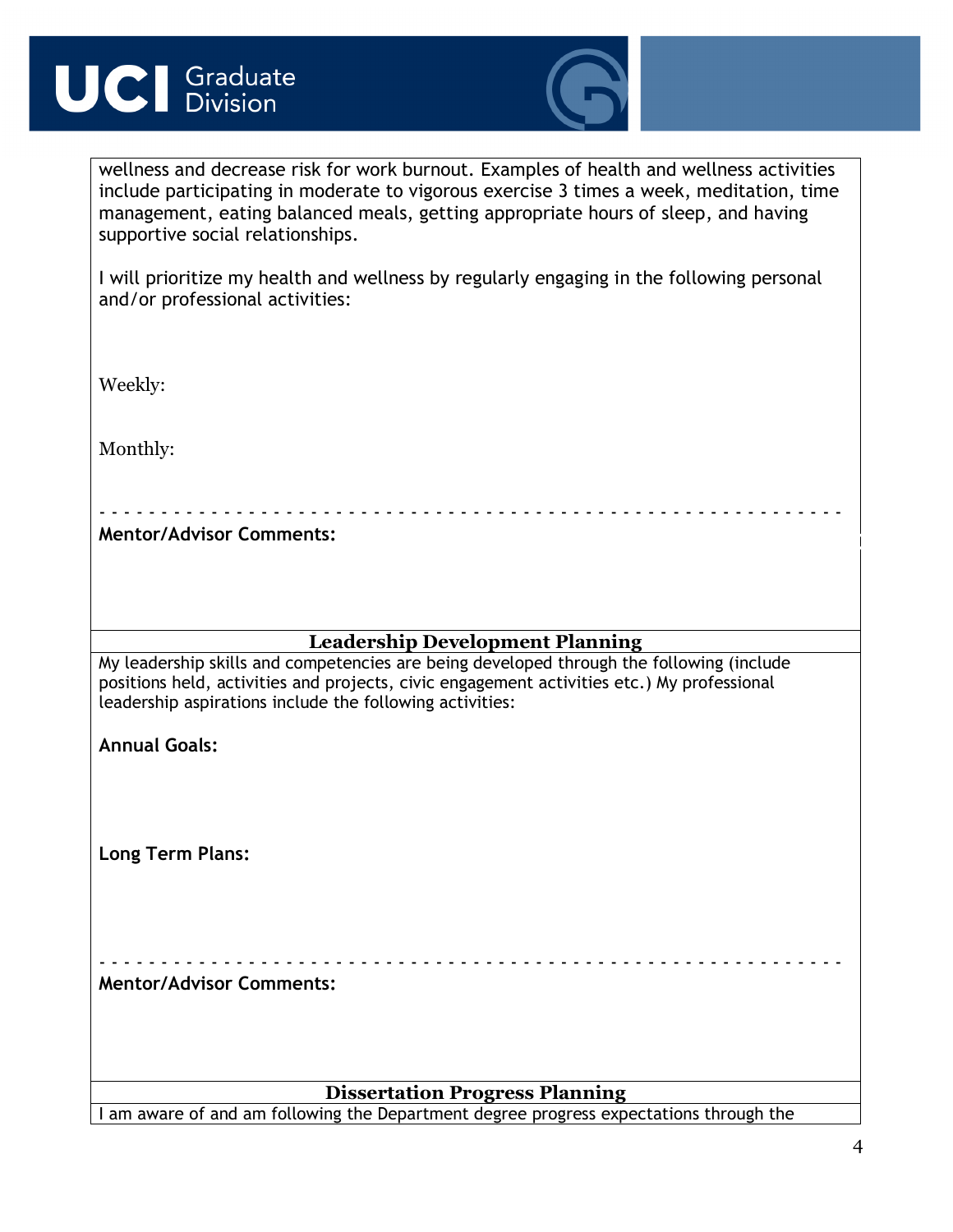



| schedules).                     | following steps: (Include plans for committee membership, advancement deadlines and writing |
|---------------------------------|---------------------------------------------------------------------------------------------|
| <b>Annual Goals:</b>            |                                                                                             |
| <b>Long Term Plans:</b>         |                                                                                             |
|                                 |                                                                                             |
| <b>Mentor/Advisor Comments:</b> |                                                                                             |
|                                 |                                                                                             |

**\_\_\_\_\_\_\_\_\_\_\_\_\_\_\_\_\_\_\_\_\_\_\_\_\_ \_\_\_\_\_\_\_\_\_\_\_\_\_\_\_\_\_\_\_\_\_\_** Graduate Student Signature Date Date Mentor Signature Date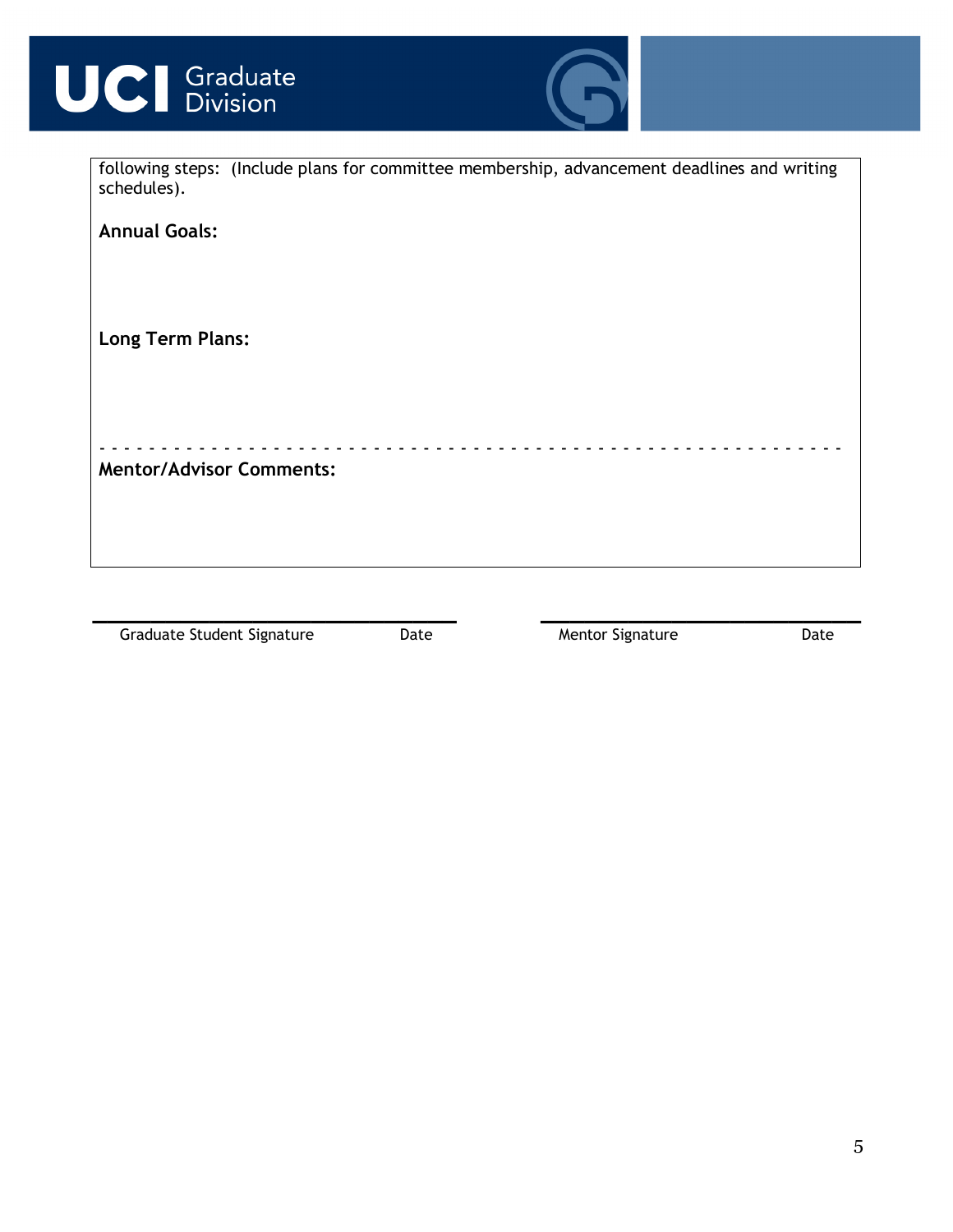## **Department of Developmental & Cell Biology, University of California, Irvine**

## **Committee meeting report**

(For SECOND YEAR MEETING, PRE-ADVANCEMENT & ANNUAL THESIS COMMITTEE MEETING REPORT)

| NAME: NAME:                                                                  |                                                                                                                        |
|------------------------------------------------------------------------------|------------------------------------------------------------------------------------------------------------------------|
| Quarter and Year student entered graduate school                             |                                                                                                                        |
| Type of meeting (circle one):<br>Second Year Meeting Pre-Advancement         | Pre-Defense<br>Tune-Up                                                                                                 |
| Date of previous committee meeting Type: Pre-Advancement Advancement Tune-up |                                                                                                                        |
| (if not advanced yet write "not advanced") Date of Advancement to candidacy  |                                                                                                                        |
| Defense meeting then a date must be specified).                              | Expected quarter and year of thesis defense F W Sp Su ______________(if uncertain write "uncertain"; if this is a Pre- |

**SUMMARY OF SCIENTIFIC PROGRESS (1 paragraph completed by student, please type before meeting)**

(REV 10/2018)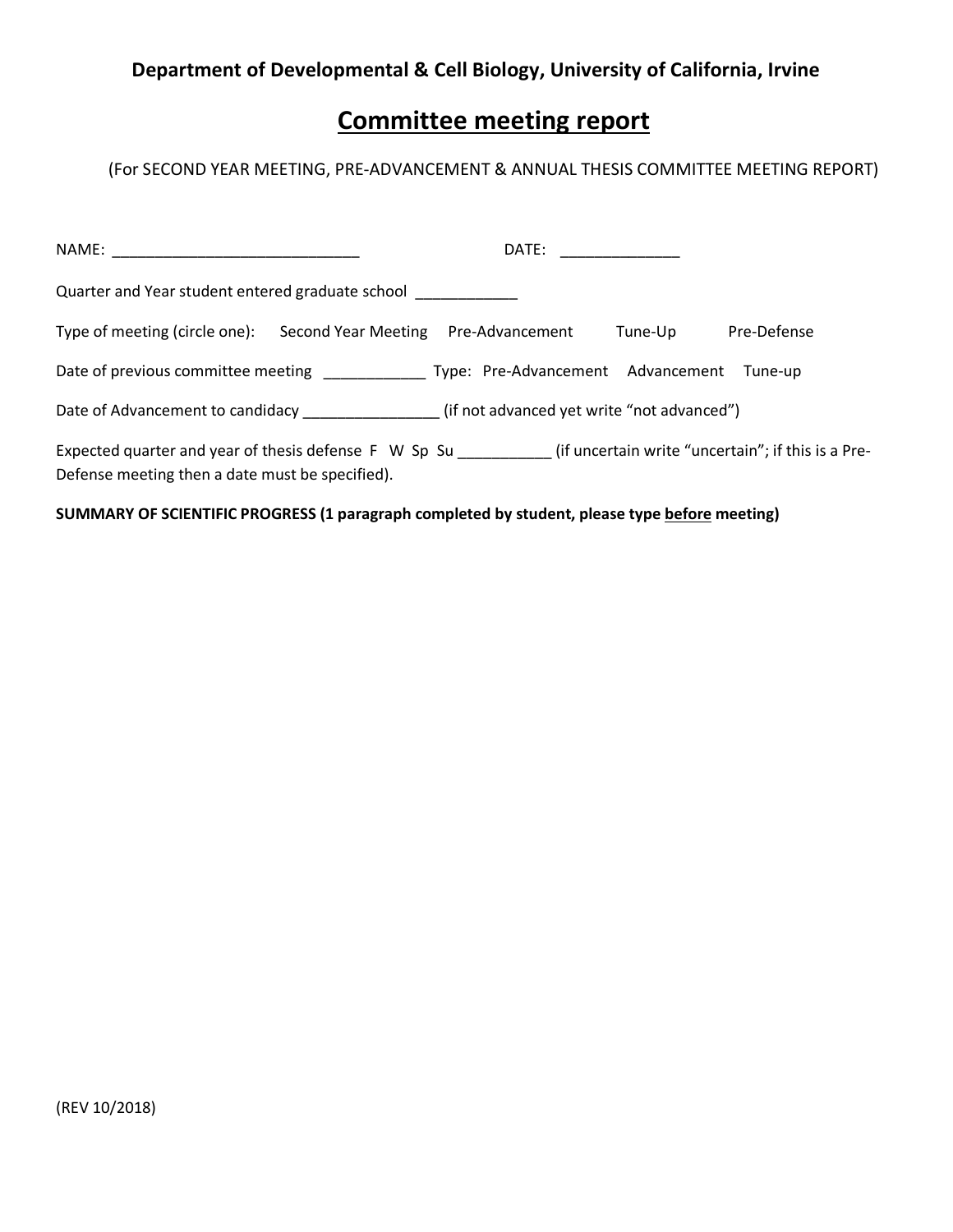#### **COMMITTEE MEMBER SIGNATURES**

| Name: | Signature: | Satisfactory Progress?*         |
|-------|------------|---------------------------------|
|       |            |                                 |
|       |            |                                 |
|       |            |                                 |
|       |            |                                 |
|       |            |                                 |
|       |            |                                 |
|       |            | Date received by Dept. ________ |

\*For a Pre-Advancement or Pre-Defense meeting, "yes" implies that the candidate okay to advance or defend next quarter or the quarter after that.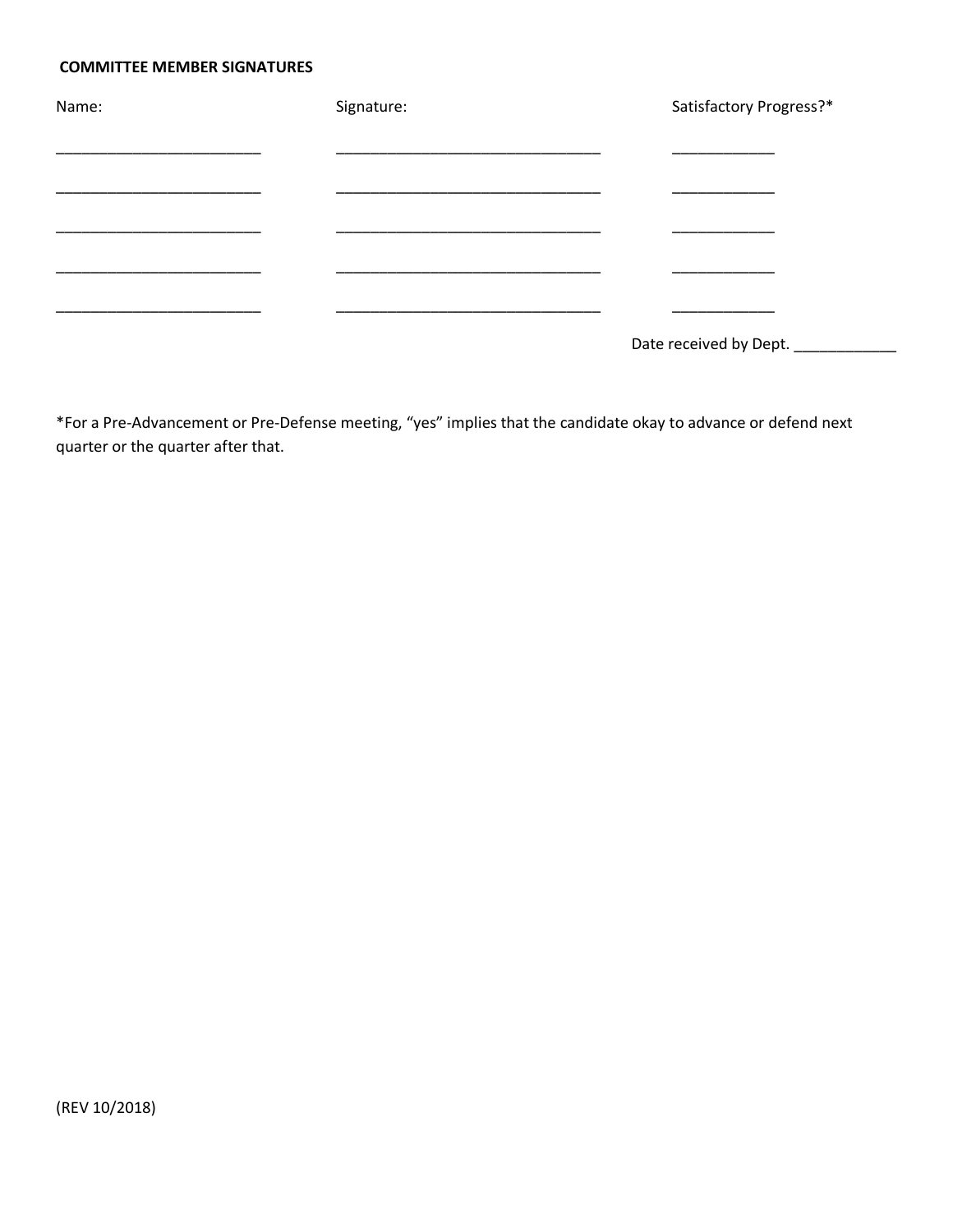#### **SUMMARY OF COMMITTEE COMMENTS AND SUGGESTIONS**

*Please note that this section is to be completed by the student, after discussion with the Advisor, and then signed by the Advisor.*

**2.**

**1.**

**3.**

**4.**

Signature of Advisor, Date

\_\_\_\_\_\_\_\_\_\_\_\_\_\_\_\_\_\_\_\_\_\_\_\_\_\_\_\_\_\_\_\_\_\_\_\_\_\_\_\_\_\_\_\_\_\_

(REV 10/2018)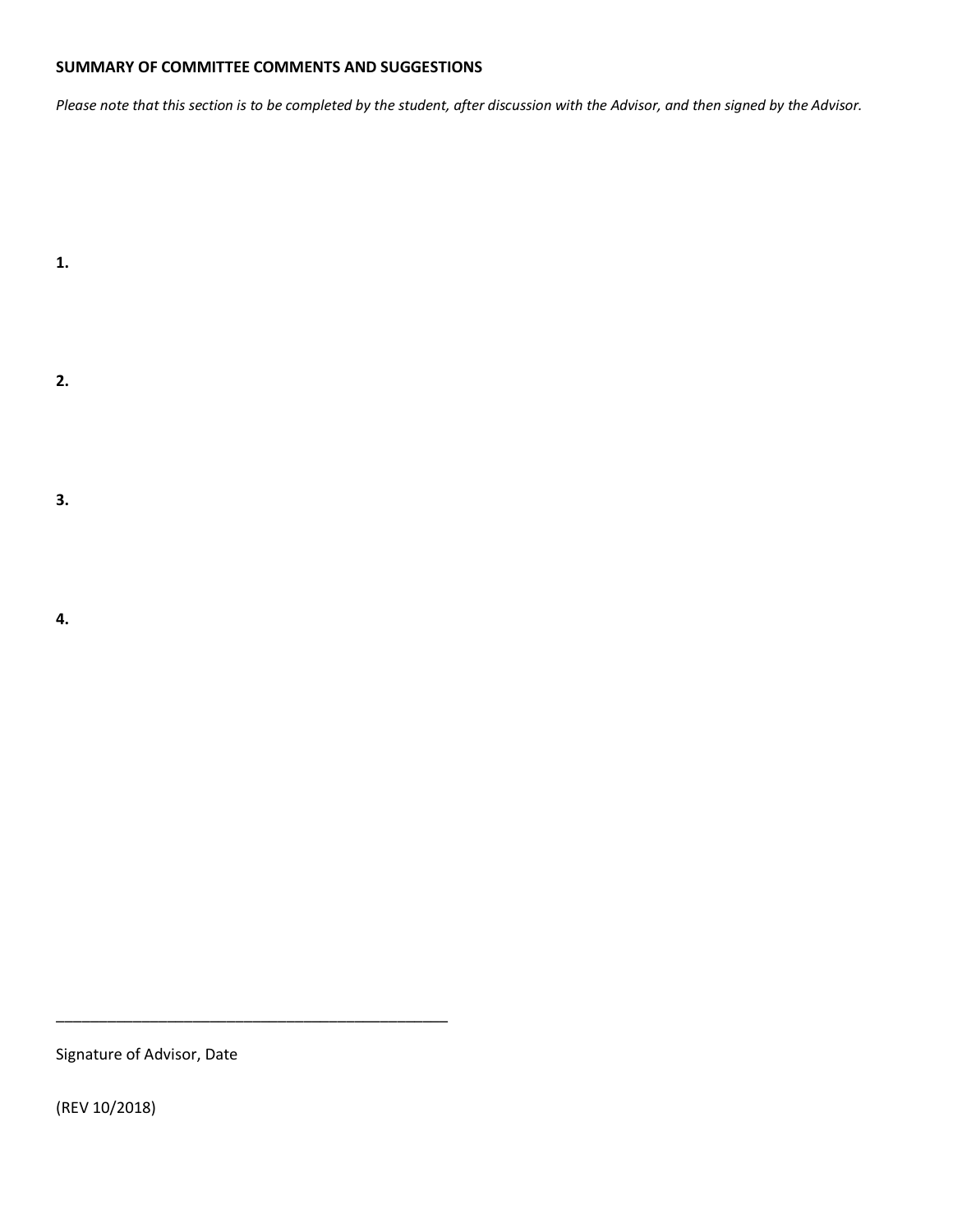# DCB Graduate Program - 1-year countdown to degree timeline



Enter dates above to make your personal timeline then distribute to your advisor and committee members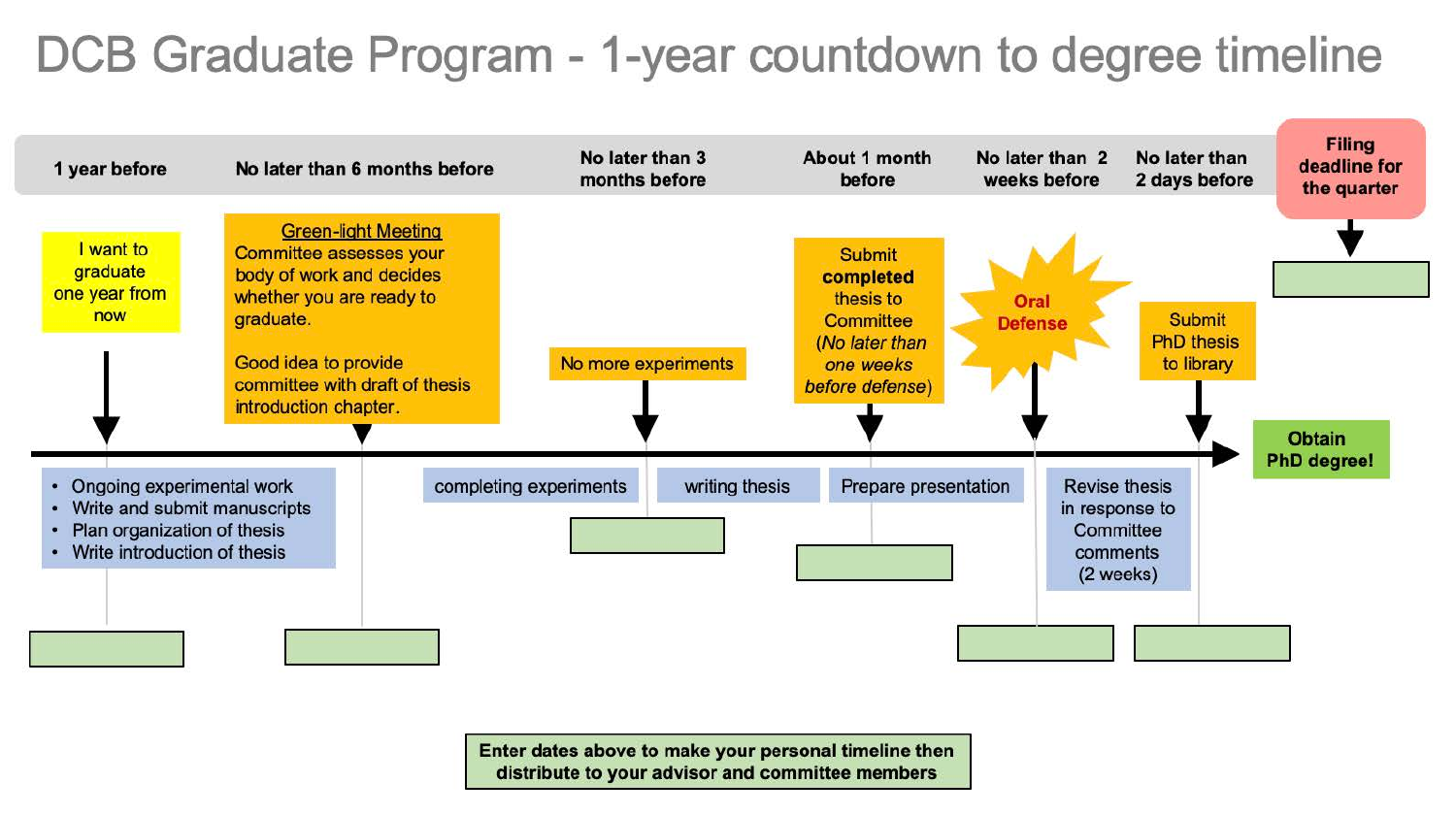## **Ayala School of Biological Sciences Statement of Professional Conduct May 23, 2018**

This document is intended to outline the standards of professional conduct expected of all students, staff, and faculty in the Ayala School of Biological Sciences at UC Irvine. Adherence to these principles of conduct -- together with good academic standing -maintains a student's "good standing" status in the School.

As a community, we respect the dignity, individuality, and freedom of each member. At the same time, we strive to be a place where individuals and groups learn with and from each other. Although we acknowledge the difficulties inherent in creating a community of individuals who are different from each other, we remain unwavering in our commitment to both diversity and community in a context of academic excellence. We seek to enable all members of our community to pursue their educational, scholarly, and career interests in an environment that recognizes both the distinctiveness of each person's experience and the common humanity that unites us all, in order to take full educational advantage of the variety of talents, backgrounds, and perspectives of those who live and work here.

In all activities, members of the Ayala School are expected to be respectful of the rights and interests of the community and of the others in the community and to be personally honest. We are expected to conduct themselves in a manner compatible with the University's function as an educational institution, and with the rights of all members of the University community to attend, make use of, and enjoy the facilities and benefits of the University without undue interruption or disruption. With their professional conduct, all members of the School are expected to contribute to a School climate in which all community members feel personally safe, listened to, valued, and treated fairly and with respect.

## The key principles of professional conduct include:

**1. Professional Competence and Responsibility:** As scholars, we strive to maintain the highest level of competence in our work. Members of the UCI academic community are committed to engage in teaching, learning, research, and community service. This includes communicating in a manner that is respectful and that does not discriminate against or harass others, and treats the ideas, scholarship, and interests of others with respect.

**2.** Integrity: UCI is an institution of learning, research, and scholarship. As members of the academic community, we are responsible for maintaining academic integrity and must accept individual responsibility for their work and actions. Violations of academic integrity will not be tolerated because they devalue the teaching and learning experience for the entire community. Observing basic honesty in one's work, words, ideas, and actions is a principle to which all members of the community are required to subscribe.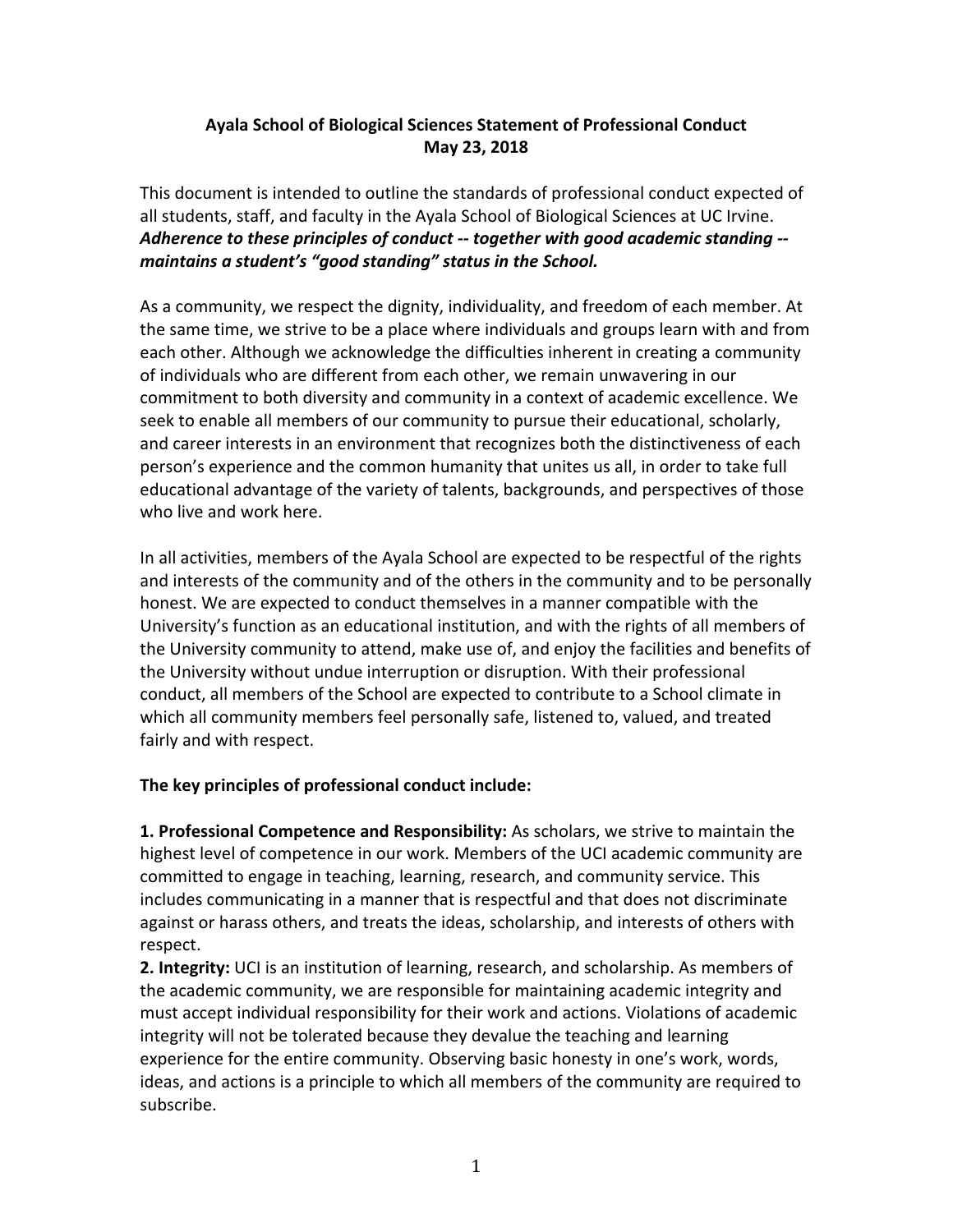**3. Respect for People's Rights and Dignity:** Respect for the rights, privileges, and sensibilities of each member are essential to our academic community. Actions that make the atmosphere intimidating, threatening or hostile to individuals are regarded as serious offenses. Free speech and peaceful assembly are basic requirements of the University as a center of free inquiry and the search of knowledge and insight. These rights involve a concurrent obligation on the part of all members of the University, guests, and visitors to maintain on the campus an atmosphere conducive to scholarly pursuits and to respect the rights of all individuals.

**4. Respect for Diversity:** UCI seeks to promote full inclusion of all members and groups in every aspect of University life. Diversity -- on the basis of race, creed, color, sex, gender identity or expression, age, national origin, ancestry, religion, physical or mental disability, veteran status, marital or domestic partnership status, affective or sexual orientation, socio-economic background, and other protected characteristics -- is a source of strength for UCI. All participants, visitors, staff, students, faculty, and vendors are to be treated with respect and consideration, valuing a diversity of views and opinions. We do not tolerate any discriminatory and/or harassing behavior based on protected characteristics, and will take immediate action to end and remedy the effects of any hostile environment on affected members of campus community. Unacceptable behavior includes verbal comments related to gender, sexual orientation, disability, physical appearance, body size, race, religion, or national origin.

**5. Appropriate Sexual Conduct:** UCI does not tolerate sex or gender discrimination, including sexual misconduct such as sexual harassment and sexual assault, stalking, and intimate partner violence. All UCI graduate students, staff, and faculty must undergo mandatory sexual harassment compliance training. Sexual harassment training is mandatory for graduate students, and must be completed within six weeks of enrollment with annual ongoing education and training.

**6. Appropriate Use of Electronic Media:** When acting as representatives of the School or interacting on official UCI platforms, students must be responsible in their use of social media and should not violate our professional and academic standards in their social media activities.

## **Accountability**

The School will maintain and publicize a clear structure to address complaints involving professional conduct of graduate students, staff or faculty. Allegations of improper behavior will be treated seriously and promptly. All members of the community are entitled to know what is expected of them, and to a timely, fair, and meaningful evaluation of their contributions. Proper training and orientation will be available to all members of the community.

## **Observance of University Policies**

No set of rules can possibly address all situations that may arise. The School reserves the right to find that other conduct not specified in this Code or UCI policies constitutes a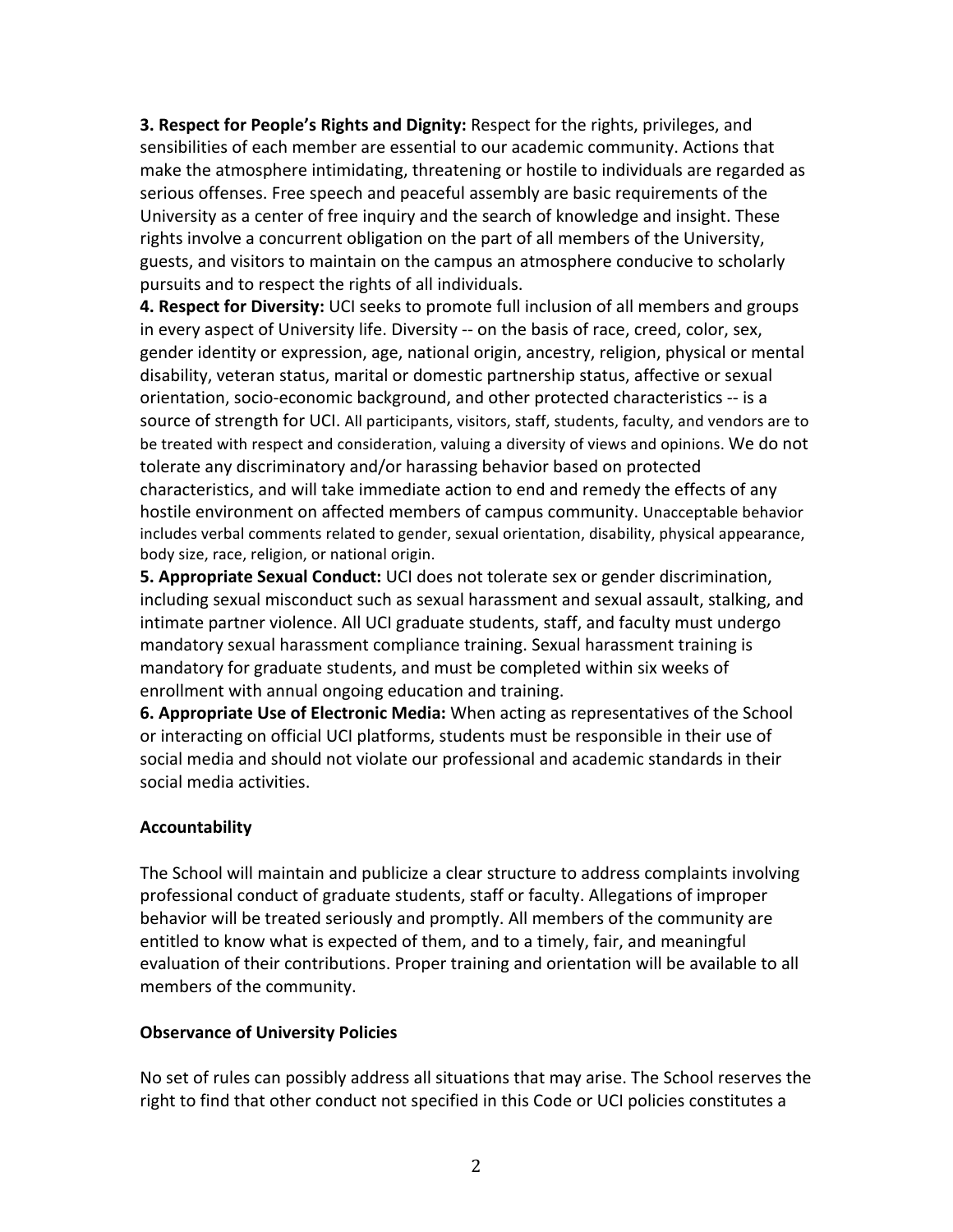violation of good academic or professional standing. If situations arise that seem ambiguous, please consult with departmental graduate advisors, chairs, the Graduate Office, or the Associate Dean.

The UCI Student Code of Conduct defines behavior expected of all UCI students. It is each student's responsibility to know and comply with the university's Student Code of Conduct. In addition, the violation of the laws of any jurisdiction, whether local, state, federal, or foreign, may subject an individual to disciplinary action.

## **Responsible Conduct of Research.**

The Ayala School of Biological Sciences requires that all doctoral and Master's students complete training in the Responsible Conduct of Research. Students in gateway programs (CMB, INP, MCB) are required to take MMG 250 Conduct of Research, which prepares scientists for biomedical research and is compliant with the NIH requirements. In addition, any student that is directly admitted Developmental and Cell Biology, Molecular Biology and Biochemistry or Neurobiology and Behavior must complete MMG 250.

The Office of Research Administration offers a Responsible Conduct of Research training module through the UC Learning Center web site (http://www.uclc.uci.edu). The IRC-RA-RCR-2011 module is NSF compliant and is required for NSF GRFP pre-doctoral fellows and graduate students and post-docs conducting research on NSF grants. This training is suitable for graduate students that are not funded by the NIH.

In order to insure compliance with federal and campus training requirement for the Responsible Conduct of Research, the School will adopt the following policies for graduate student training.

- 1. All doctoral students entering gateway graduate programs (CMB, INP, MCB) or departments (DCB, MBB, and NBB) will take MMG 250 during the first year of graduate study. In addition, MMG 250 will be required of any EEB student funded by a NIH research grant (RO1) or appointed to an NIH Training Grant (T-32).
- 2. All doctoral students in EEB will complete the NSF on line RCR training, or take MMG 250 as needed.
- 3. All MS students in the MS Biotechnology and MS Biotechnology Management will take the UC Learning Center module in the Responsible Conduct of Research during the first year of graduate study.
- 4. All other MS students enrolled in departmental programs must complete the UC Learning Center training module, or MMG 250 (contingent on instructor's approval).

## **Certification:**

I, and the Statement of Professional contact the Statement of Professional contact the Statement of Professional